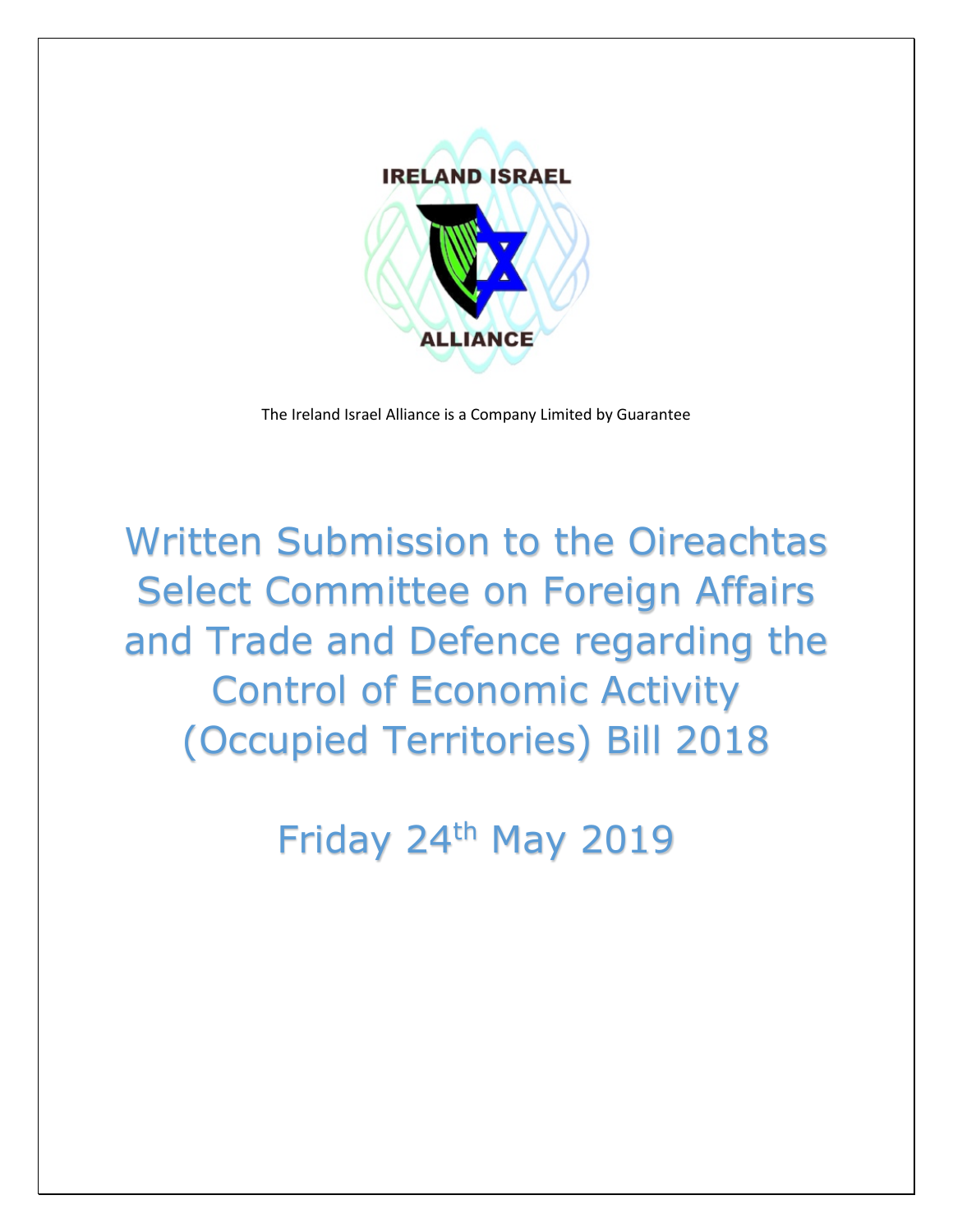# Table of Contents

## **Part A: Policy and Legislative Analysis** ................................................

**The 'policy issue' and the policy and legislative context ...................**

*1. Define the problem / the policy issue which the Bill is designed to address To what extent is it an issue requiring attention? What is the scale of the problem and who is affected? What is the evidence base for the Bill?*

*2. What is the current policy and legislative context, including are there any proposed Government Bills or general schemes designed to address the issue? Have there been previous attempts to address the issue via legislation?* 

*3. Is there a wider EU/international context?* 

## **Implications and implementation of the Bill's proposals ................**

*4. How is the approach taken in the Bill likely to best address the policy issue?* 

*5. What alternative and/or additional policy, legislative and non-legislative approaches were considered, including those proposed by the Government and what, does the evidence suggest, are the differences between and the merits of each?* 

*6. Are there Government-sponsored Bills (or General Schemes) which are related to and/or broadly aim to address the same issue? Are there merits in combining them?* 

*7. What are the specific policy implications of each proposal contained within the Bill (environmental / economic / social / legal)?* 

*Has an impact assessment (environmental/ economic /social / legal) been published5 (by Government or a third party) in respect of each proposal contained within the Bill?6* 

*8. Could the Bill, as drafted, have unintended policy consequences, if enacted?*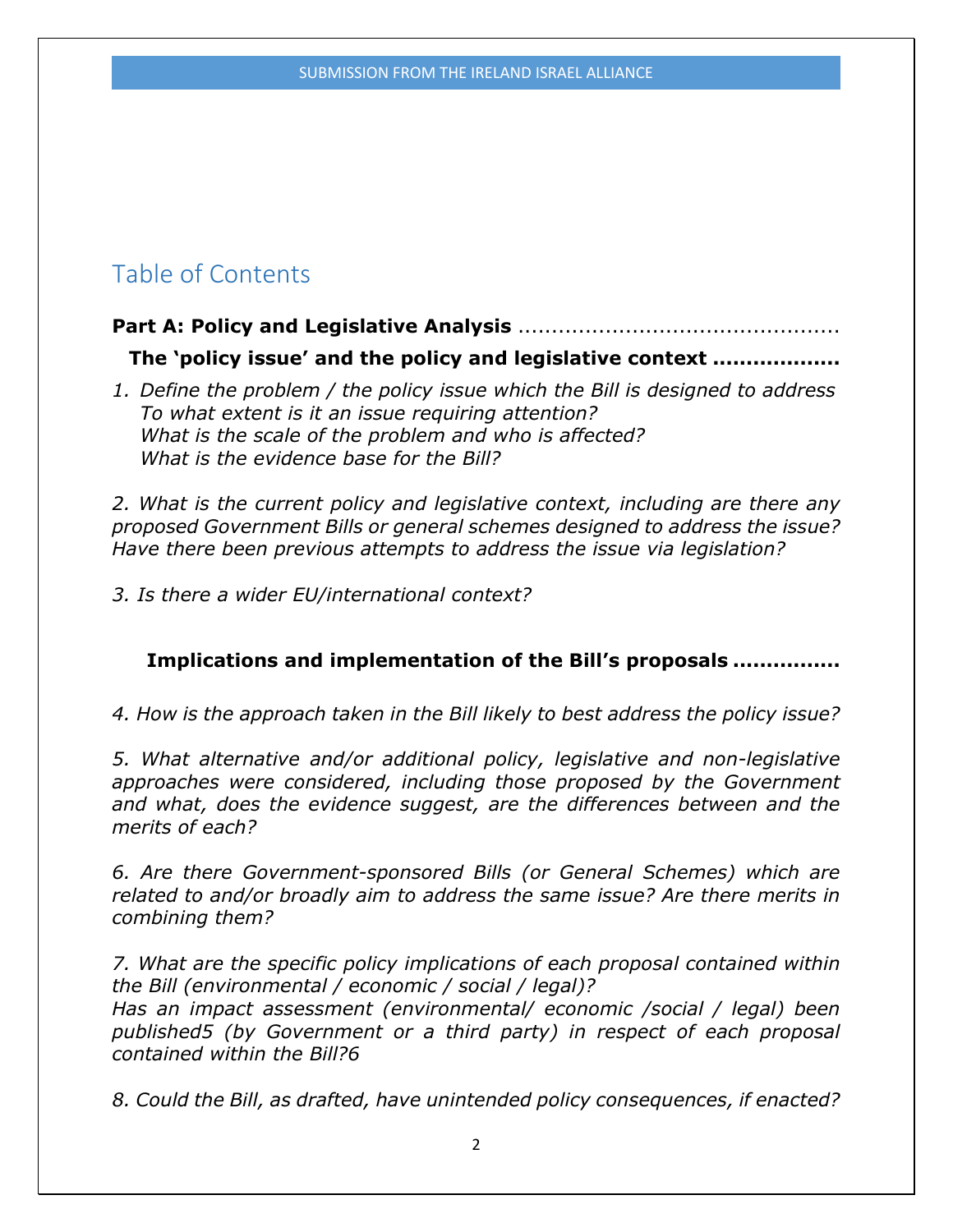*12. Will there be enforcement or compliance costs?* 

*13. What are the likely financial costs of implementing the proposals in the Bill, and what is the likely overall fiscal impact on the exchequer?* 

*14. Have cost-benefit analyses (CBA) been provided / published (by Government or a third party) in respect of each proposal contained within the Bill? Will benefits /costs impact on some groups / stakeholders more than others?* 

**Part B: Legal Analysis**..........................................................................

*15. Is the draft PMB compatible with the Constitution (including the 'principles and policies' test)?* 

*16. Is the draft PMB compatible with EU legislation and human rights legislation (ECHR)?* 

**Appendix**……………………………………………………………………………………………………………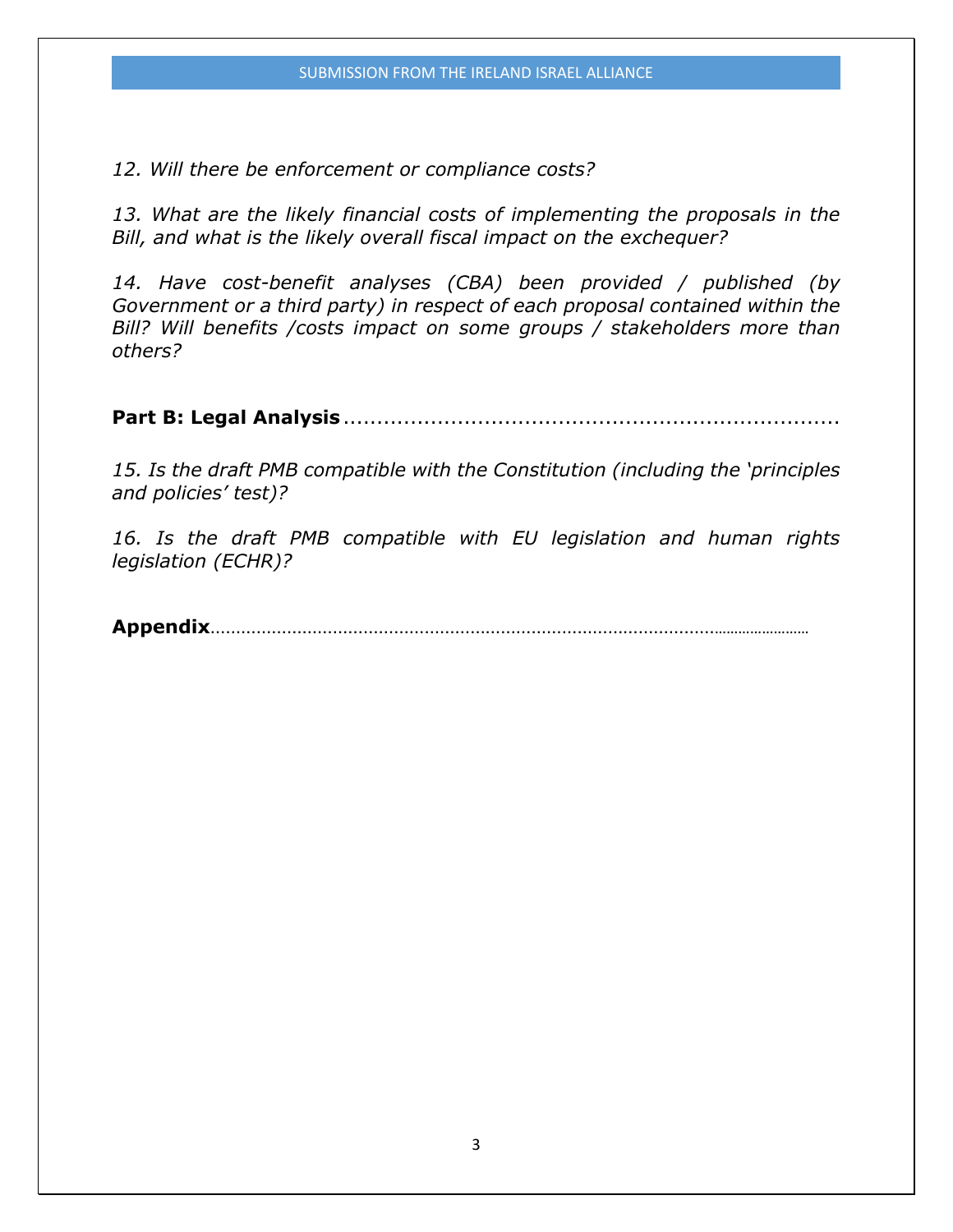## Part A: Policy and Legislative Analysis

#### **The 'policy issue' and the policy and legislative context**

*2. Define the problem / the policy issue which the Bill is designed to address To what extent is it an issue requiring attention? What is the scale of the problem and who is affected? What is the evidence base for the Bill?*

It is evident from statements by proponents of the Bill that it is intended to target Israeli settlements in the West Bank by boycotting them. The proponents of the Bill seem to believe that this will promote the prospect of peace in the Middle East and benefit Palestinians. In our view, it will have the opposite effects.

We wish to make two observations arising out of this identification of the target of the Bill.

First, the Bill is discriminatory. It pretends to relate to occupied territories generally, but has been carefully drafted so as to apply automatically only to Israeli settlements in the disputed West Bank territory - even though there are many other disputed territories around the world in which nationals of the state that administers them have been permitted to settle. Professor Eugene Kontorovich examined several such territories in a careful study:

*"Economic Dealings with Occupied Territories"* 53 Columbia Journal of Transnational Law 584 [https://papers.ssrn.com/sol3/papers.cfm?abstract\\_id=2494964](https://papers.ssrn.com/sol3/papers.cfm?abstract_id=2494964) (Annex 1)

As that study shows, commercial dealings with those disputed territories are not generally prohibited.

Reports published by the Kohelet Policy Forum, entitled *"Who Else Profits"* show that many major companies operate in other disputed territories around the world:

[https://euiha41fnsb2lyeld3vkc37i-wpengine.netdna-ssl.com/wp](https://euiha41fnsb2lyeld3vkc37i-wpengine.netdna-ssl.com/wp-content/uploads/2017/06/WhoElseProfits_most-final-19.6.pdf)[content/uploads/2017/06/WhoElseProfits\\_most-final-19.6.pdf](https://euiha41fnsb2lyeld3vkc37i-wpengine.netdna-ssl.com/wp-content/uploads/2017/06/WhoElseProfits_most-final-19.6.pdf) (Annex 2)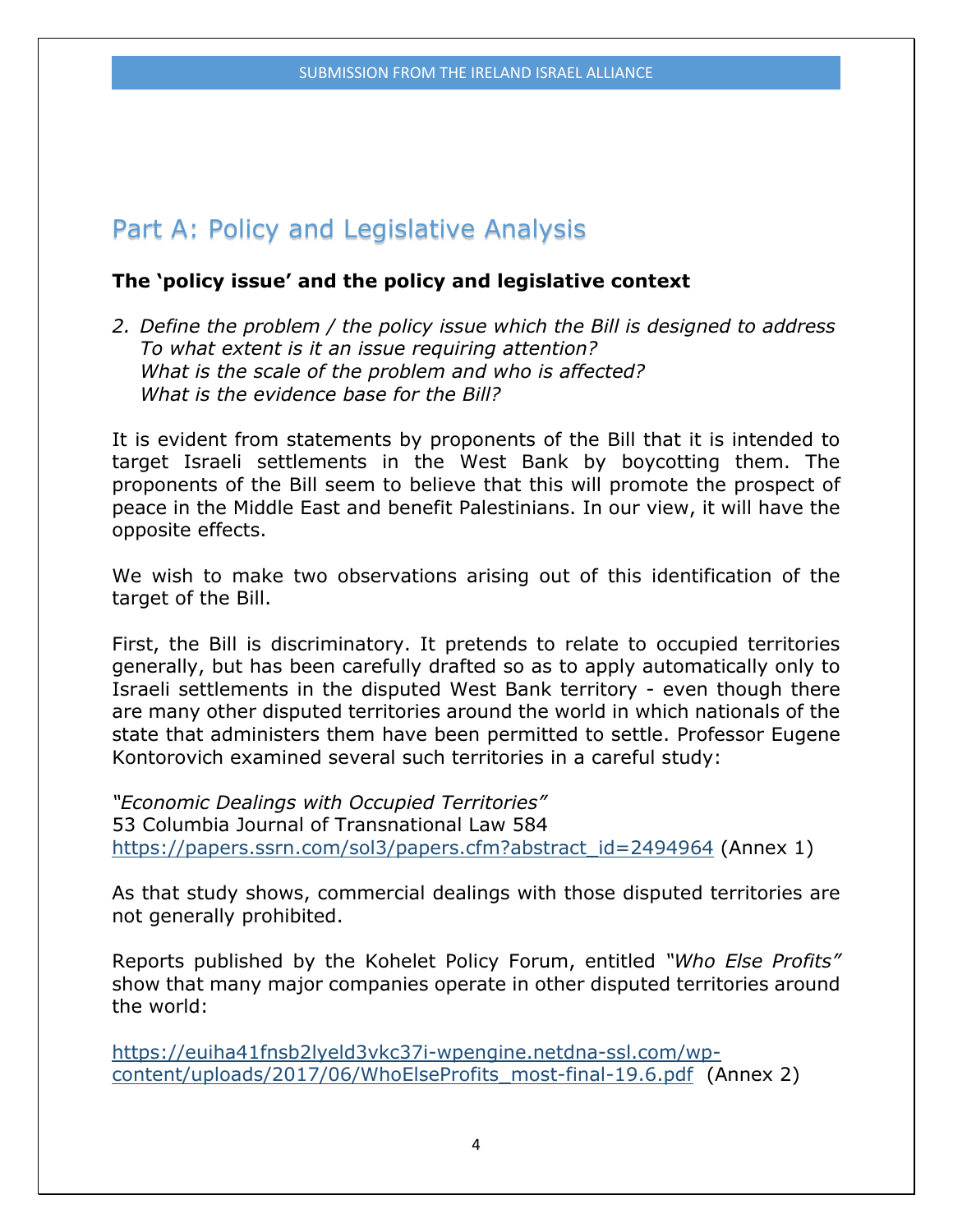#### SUBMISSION FROM THE IRELAND ISRAEL ALLIANCE

[https://euiha41fnsb2lyeld3vkc37i-wpengine.netdna-ssl.com/wp](https://euiha41fnsb2lyeld3vkc37i-wpengine.netdna-ssl.com/wp-content/uploads/2018/11/WhoElseProfits-e-version.pdf)[content/uploads/2018/11/WhoElseProfits-e-version.pdf](https://euiha41fnsb2lyeld3vkc37i-wpengine.netdna-ssl.com/wp-content/uploads/2018/11/WhoElseProfits-e-version.pdf) (Annex 3)

We attach a further memorandum (Annex 4) prepared by the Kohelet Policy Forum which identifies companies operating in other disputed territories (1) in which the Ireland Strategic Investment Fund (ISIF) has invested; (2) which have raised money on the Irish Stock Exchange; (3) which promote their businesses in disputed territories in Ireland; (4) in which Irish Life Assurance has invested; or (5) which sell in Ireland goods produced by settlers in disputed territories.

If the Bill had been drafted so as to apply to other disputed territories, it would affect numerous businesses around the world, including businesses in which major Irish institutions have invested. Those who drafted it chose to restrict its application to the West Bank because they want to attack Israeli settlements and avoid attacking settlements in other disputed territories.

If this Bill is passed, the discrimination and hypocrisy in targeting only Israeli settlements will undoubtedly strengthen the views of many Israelis that they cannot rely on Ireland or other nations to deal fairly with them. Many of the majority Jewish population of Israel are very conscious of a long history of murderous persecution all round the world. They will regard this Bill as a further indication that they should not make any further withdrawals from territory under their control, since the world will not deal fairly with them, including when they attempt to defend themselves within essentially indefensible borders. They will also consider that Ireland is not an honest broker whom they can trust to help efforts to bring peace to the Holy Land.

The second observation is that the proponents of the Bill seem to think that Israeli settlements in the West Bank produce and supply goods and services. In general, this is not the case. Goods and services are produced by a multitude of businesses and other organisations in Jerusalem and areas of the West Bank under Israeli administration that employ Israelis and also many Palestinians. These businesses and other organisations may be in the vicinity of Israeli settlements but they are not settlements themselves. Yet they are all attacked by the Bill, in that the supply of the goods and services of any of these businesses or organisations in Ireland or by Irish persons would be made a serious criminal offence. As we show below, if this approach were followed by other countries, it would have serious consequences for Palestinian families, the Palestinian economy, and the creation of a viable Palestinian state. And if this approach is not followed by other countries, it would have very little impact except on Irish citizens, Irish businesses and Irish influence.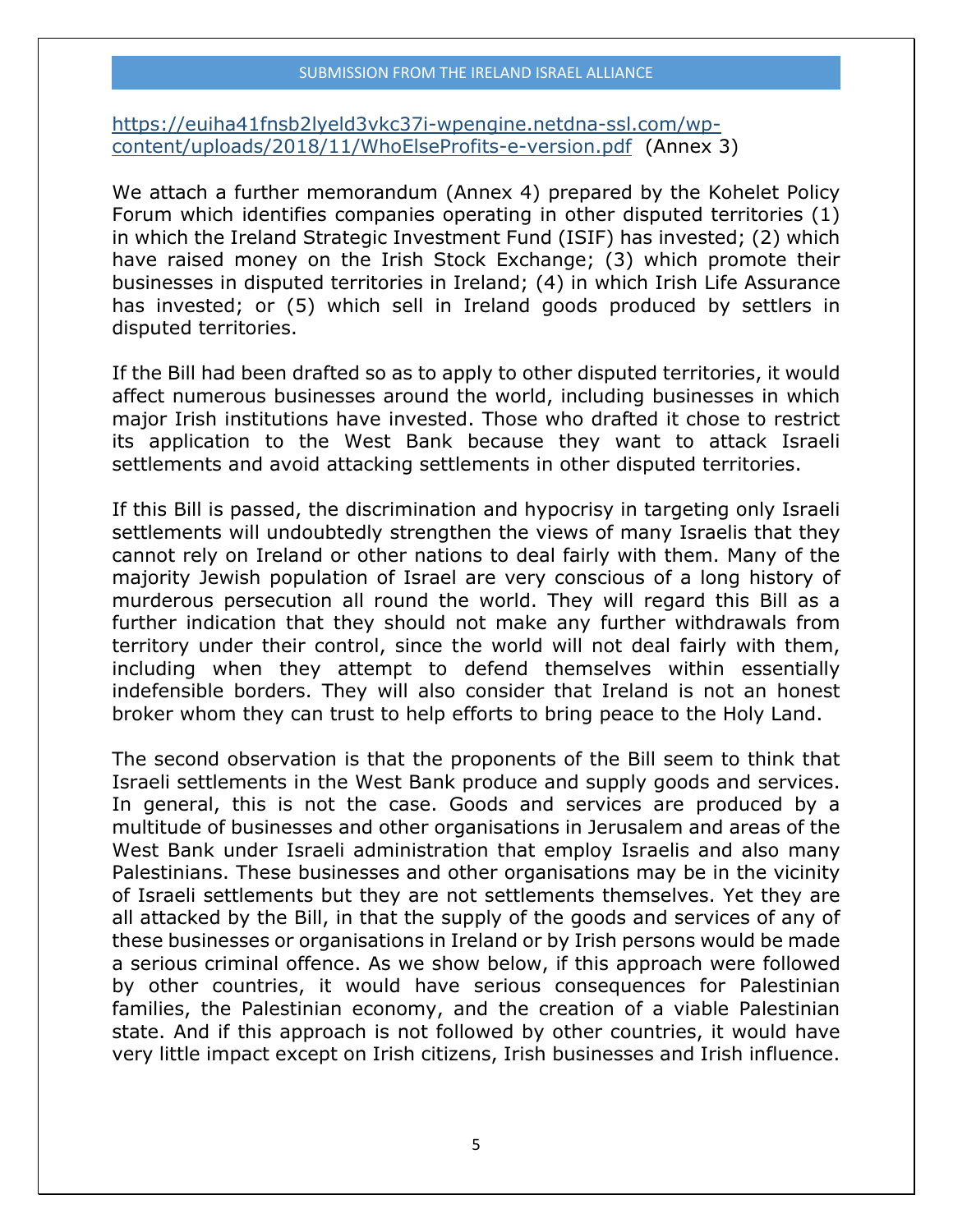*2. What is the current policy and legislative context, including are there any proposed Government Bills or general schemes designed to address the issue? Have there been previous attempts to address the issue via legislation?* 

#### *3. Is there a wider EU/international context?*

There is legislation on the labelling of products so that consumers are not misled as to their origin and can choose not to purchase products made in Israeli administered areas of the West Bank if they so wish. This legislation gives effect to EU harmonizing legislation. The EU Commission has provided Guidance on the interpretation and application of that legislation:

[https://eeas.europa.eu/sites/eeas/files/20151111\\_interpretative\\_notice\\_indi](https://eeas.europa.eu/sites/eeas/files/20151111_interpretative_notice_indication_of_origin_en.pdf) cation of origin en.pdf (Annex 5)

There is obviously a wider EU and international context. The EU member states have pooled their competences over international trade policy, recognizing that they must act collectively if they are to be effective in achieving objectives in this arena. Accordingly, they have agreed to the EU having exclusive competence over foreign trade policy. Having chosen to be and to remain an EU member state, Ireland cannot adopt a unilateral policy on foreign trade.

The significance of this point is highlighted by the existence of very extensive "counter-boycott" legislation in the World's largest economy, the USA, imposing serious liabilities and sanctions for participating in boycotts of Israeli businesses, including Israeli businesses operating in Jerusalem and the West Bank. We enclose a memorandum prepared by The Lawfare Project of New York summarizing this legislation. (Annex 6)

The effects of this legislation have been demonstrated by the Airbnb case. When Airbnb announced the withdrawal of its service for properties in Israeli settlements in the West Bank:

• the State of Florida adopted sanctions against the company

[https://www.jns.org/florida-takes-action-against-airbnb-amid-its-boycott](https://www.jns.org/florida-takes-action-against-airbnb-amid-its-boycott-of-west-bank-properties/)[of-west-bank-properties/](https://www.jns.org/florida-takes-action-against-airbnb-amid-its-boycott-of-west-bank-properties/) (Annex 7a)

• the States of Illinois and Texas initiated the procedures for implementing sanctions

[https://www.jpost.com/BDS-THREAT/Illinois-board-finds-Airbnb-in](https://www.jpost.com/BDS-THREAT/Illinois-board-finds-Airbnb-in-breach-of-state-law-over-settlements-move-574325)[breach-of-state-law-over-settlements-move-574325](https://www.jpost.com/BDS-THREAT/Illinois-board-finds-Airbnb-in-breach-of-state-law-over-settlements-move-574325) (Annex 7b)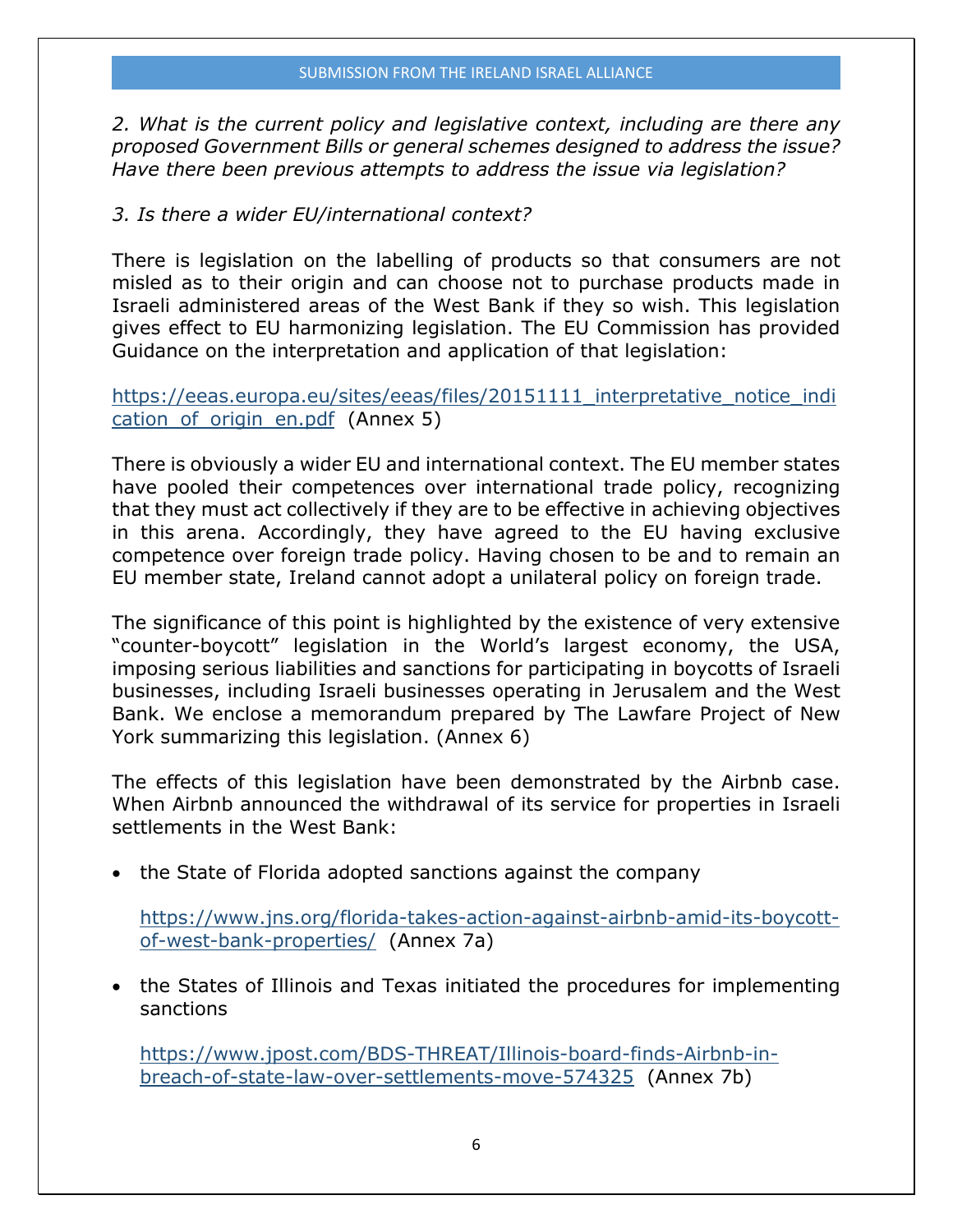#### SUBMISSION FROM THE IRELAND ISRAEL ALLIANCE

<https://www.calcalistech.com/ctech/articles/0,7340,L-3757543,00.html> (Annex 7c)

• legal actions were brought in Delaware, California and Jerusalem

[https://www.jpost.com/Arab-Israeli-Conflict/12-Israeli-Americans-sue-](https://www.jpost.com/Arab-Israeli-Conflict/12-Israeli-Americans-sue-Airbnb-in-Delaware-cite-religious-discrimination-573094)[Airbnb-in-Delaware-cite-religious-discrimination-573094](https://www.jpost.com/Arab-Israeli-Conflict/12-Israeli-Americans-sue-Airbnb-in-Delaware-cite-religious-discrimination-573094) (Annex 7d)

[https://www.jpost.com/Arab-Israeli-Conflict/Airbnb-faces-civil-rights-suit](https://www.jpost.com/Arab-Israeli-Conflict/Airbnb-faces-civil-rights-suit-in-US-over-West-Bank-settlement-boycott-578575?utm_source=newsletter&utm_campaign=21-2-2018&utm_content=airbnb-faces-civil-rights-suit-in-us-over-west-bank-settlement-boycott-578575)[in-US-over-West-Bank-settlement-boycott-](https://www.jpost.com/Arab-Israeli-Conflict/Airbnb-faces-civil-rights-suit-in-US-over-West-Bank-settlement-boycott-578575?utm_source=newsletter&utm_campaign=21-2-2018&utm_content=airbnb-faces-civil-rights-suit-in-us-over-west-bank-settlement-boycott-578575)[578575?utm\\_source=newsletter&utm\\_campaign=21-2-](https://www.jpost.com/Arab-Israeli-Conflict/Airbnb-faces-civil-rights-suit-in-US-over-West-Bank-settlement-boycott-578575?utm_source=newsletter&utm_campaign=21-2-2018&utm_content=airbnb-faces-civil-rights-suit-in-us-over-west-bank-settlement-boycott-578575) [2018&utm\\_content=airbnb-faces-civil-rights-suit-in-us-over-west-bank](https://www.jpost.com/Arab-Israeli-Conflict/Airbnb-faces-civil-rights-suit-in-US-over-West-Bank-settlement-boycott-578575?utm_source=newsletter&utm_campaign=21-2-2018&utm_content=airbnb-faces-civil-rights-suit-in-us-over-west-bank-settlement-boycott-578575)[settlement-boycott-578575](https://www.jpost.com/Arab-Israeli-Conflict/Airbnb-faces-civil-rights-suit-in-US-over-West-Bank-settlement-boycott-578575?utm_source=newsletter&utm_campaign=21-2-2018&utm_content=airbnb-faces-civil-rights-suit-in-us-over-west-bank-settlement-boycott-578575) (Annex 7e)

[https://www.usnews.com/news/business/articles/2018-11-22/israeli](https://www.usnews.com/news/business/articles/2018-11-22/israeli-sues-airbnb-over-west-bank-settlement-listing-ban)[sues-airbnb-over-west-bank-settlement-listing-ban\)](https://www.usnews.com/news/business/articles/2018-11-22/israeli-sues-airbnb-over-west-bank-settlement-listing-ban) (Annex 7f)

The litigation in Delaware was settled on the basis that Airbnb would resume its services to these properties:

<https://www.bbc.co.uk/news/world-middle-east-47881163> (Annex 7g)

Like many US based businesses, Airbnb has its EMEA headquarters in Ireland, where it employs hundreds of staff. Many of those staff would be committing serious criminal offences and liable to imprisonment under Irish law if this Bill were enacted. It is difficult to see how Airbnb could continue to operate its EMEA headquarters in Ireland while complying with the reported settlement of the Delaware litigation, let alone avoiding liabilities and sanctions under other US State and Federal laws. Airbnb and similarly placed companies would have to reconsider their investment in Ireland with potentially serious consequences for jobs and government revenue. They would also have substantial claims for compensation from the Irish State if the Bill is found to be illegal under EU law.

US legislation also requires US negotiators of international trade agreements to oppose actions which restrict commercial relations with Israel and Israelicontrolled territories:

*Bipartisan Congressional Trade Priorities and Accountability Act of 2015*  s.102(b)(20) <https://www.congress.gov/bill/114th-congress/house-bill/2146/text> (Annex 8)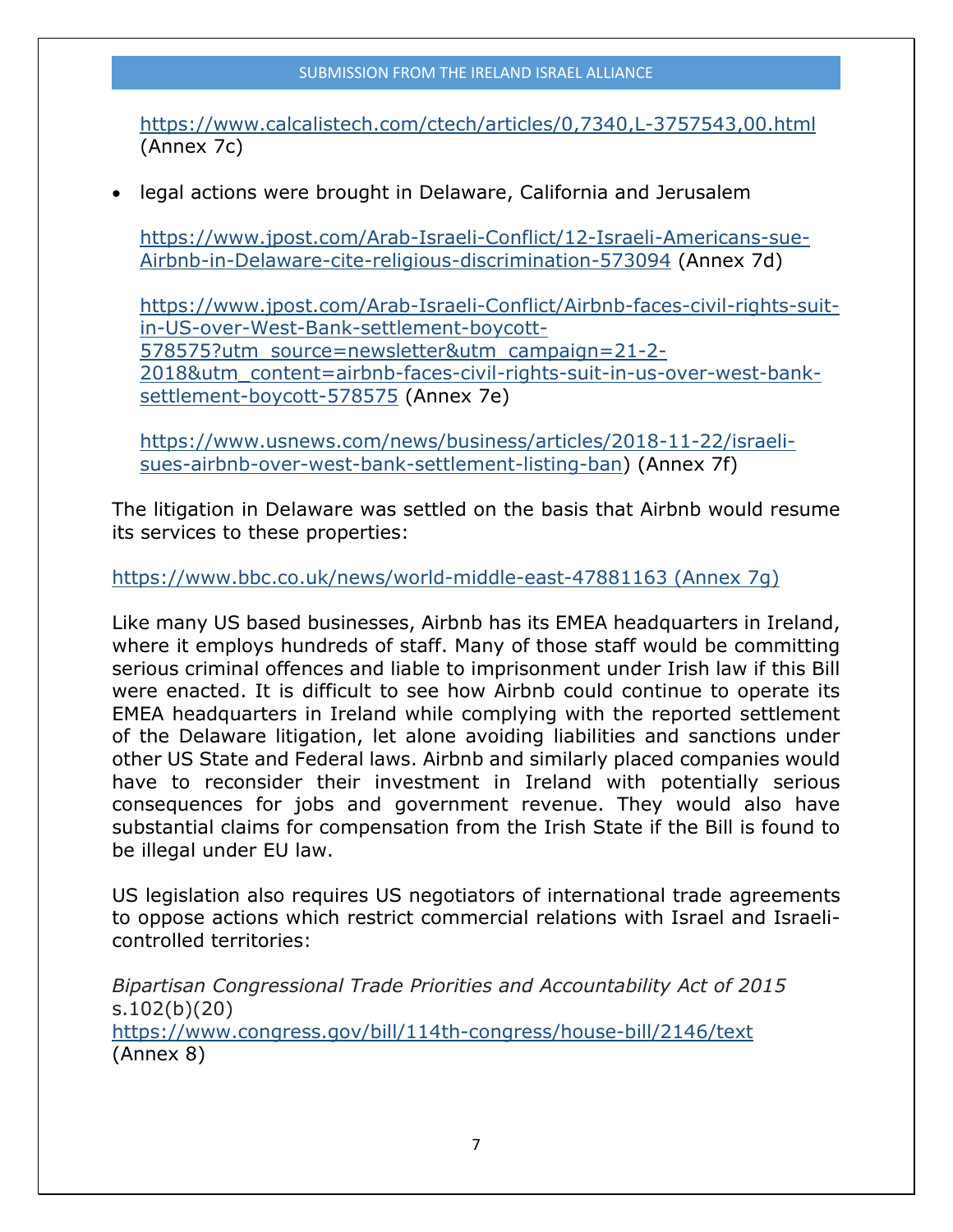The USA may also consider that the Bill contravenes World Trade Organisation rules.

Ireland does not have the clout to go against the USA on its own in relation to international trade. If it is desired to challenge the USA in this arena, this can only be done effectively and without risking serious damage to Irish interests by the members of the EU acting together through the EU.

The Bill also impacts on the single internal market of the EU and the whole Ireland economy in which there is supposed to be free circulation of goods, services and people. We understand that the Supreme Court of the UK and the Court of Appeal of Versailles have held the supply of goods produced in Israeli settlements and the provision of travel services by Israelis in East Jerusalem are in principle lawful:

*Richardson v Director of Public Prosecutions* [2014] UKSC 8 at §17 <https://www.supremecourt.uk/cases/docs/uksc-2012-0198-judgment.pdf> (Annex 9)

*AFPS and OLP v Alstom and Veolia (case* 11/05331, 22 March 2013) https://www.france-palestine.org/IMG/pdf/decision de la cour d appel.pdf (Annex 10)

It follows that the Bill would make it a criminal offence to carry out or participate in the cross-border supply of goods and services that are lawful in other EU countries and in the UK.

Furthermore, at the time of writing, the Brexit arrangements have not been finally concluded. Avoiding regulatory divergence between Northern Ireland and the Republic of Ireland has been a major objective of Ireland and the EU. That position could be compromised if the Oireachtas enacts a Bill that creates regulatory divergence by proscribing in Ireland goods and services that are lawful in Northern Ireland. This might assist the British government to argue that regulatory divergence in other matters should be permitted, which could be against Ireland's interests.

Finally, the Bill impacts on Churches and other international religious organisations, as well as on religious freedoms enshrined in European and international conventions and declarations and in Article 44(2) of the Irish Constitution. We have produced a brief video which tells the story of an Irish Christian couple, Norman and Karen Ievers, who travelled to Jerusalem. The video shows how pilgrims such as these would be at risk of imprisonment if the Bill is adopted. Please watch the video here: <https://youtu.be/JssHzqQRYZY>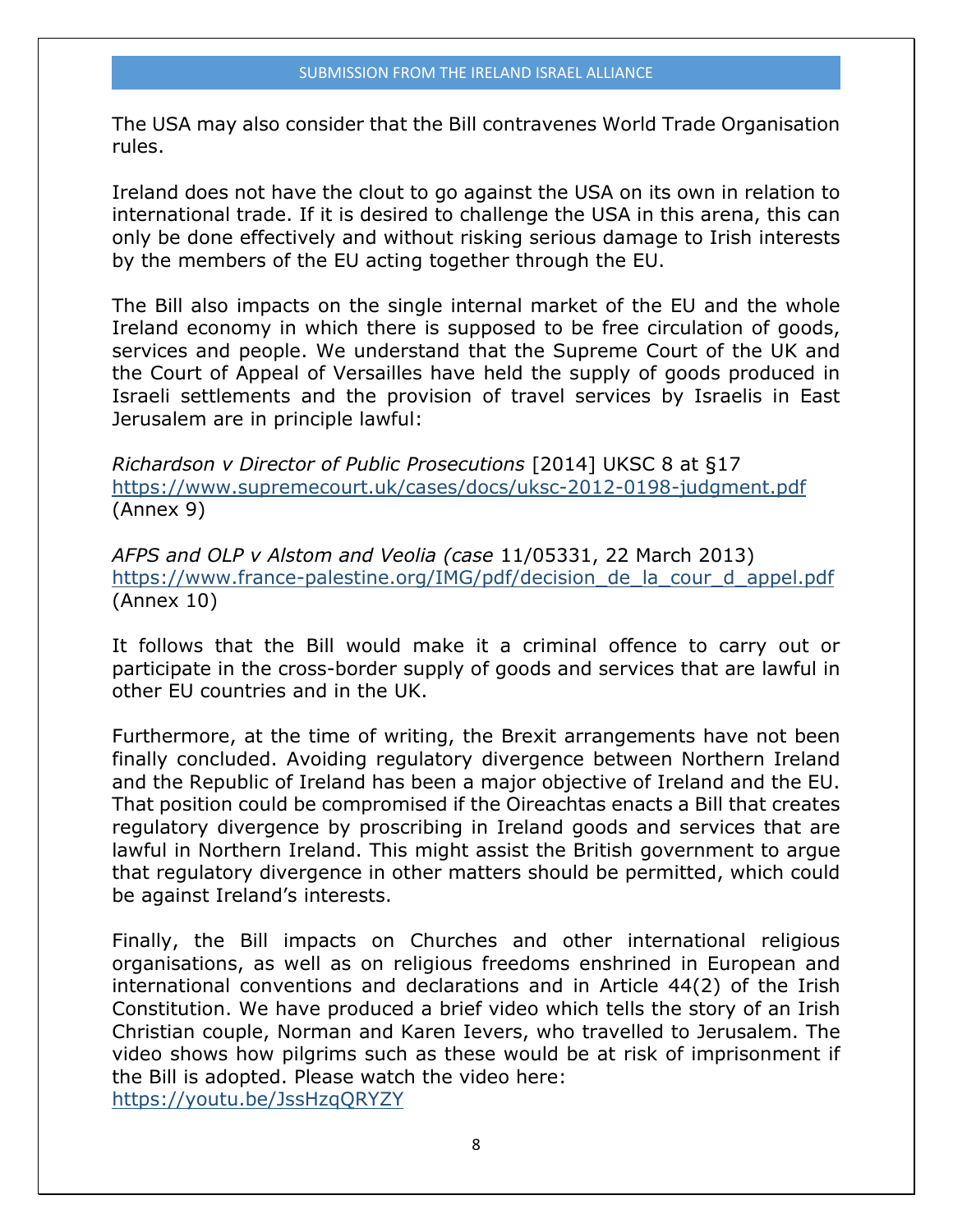#### **Implications and implementation of the Bill's proposals**

*Policy implications / implementation* 

*4. How is the approach taken in the Bill likely to best address the policy issue?* 

*5. What alternative and/or additional policy, legislative and non-legislative approaches were considered, including those proposed by the Government and what, does the evidence suggest, are the differences between and the merits of each?* 

*6. Are there Government-sponsored Bills (or General Schemes) which are related to and/or broadly aim to address the same issue? Are there merits in combining them?* 

In our view, the Bill would not promote peace or help Palestinians. On the contrary, any impact would be detrimental to Palestinians, hinder the creation of a viable Palestinian state, and undermine prospects for peaceful coexistence.

We have already mentioned the discriminatory nature of the Bill and the conclusions that will be drawn from this by many Israelis.

We discuss below the importance of the jobs provided by Israeli businesses in the West Bank to a substantial proportion of the Palestinian population and the Palestinian economy, and their contribution to promoting peaceful coexistence by enabling Israelis and Palestinians to work together and appreciate each other.

The lack of a viable Palestinian economy has been a major barrier to the creation of a Palestinian state ever since the division of the territory West of the Jordan into an Arab State and a Jewish State was proposed by the British Peel Commission of 1937. It was the reason why the Woodhead Commission concluded in 1938 that this proposal was unfeasible and it remains a fundamental problem to this day. The Bill would hinder the realization of a viable Palestinian state by harming businesses in which many Palestinians earn good salaries.

Views expressed by Palestinian leaders on this point should be treated with skepticism. They have not prioritized the welfare of the Palestinian people, as is illustrated by the Palestinian Authority's refusal to stop paying salaries to terrorists under its "pay for slay" policy and its rejection of tax revenues which the Israeli government has sought to transfer after deduction of sums equal to the salaries which the Palestinian Authority paid to terrorists. Instead, the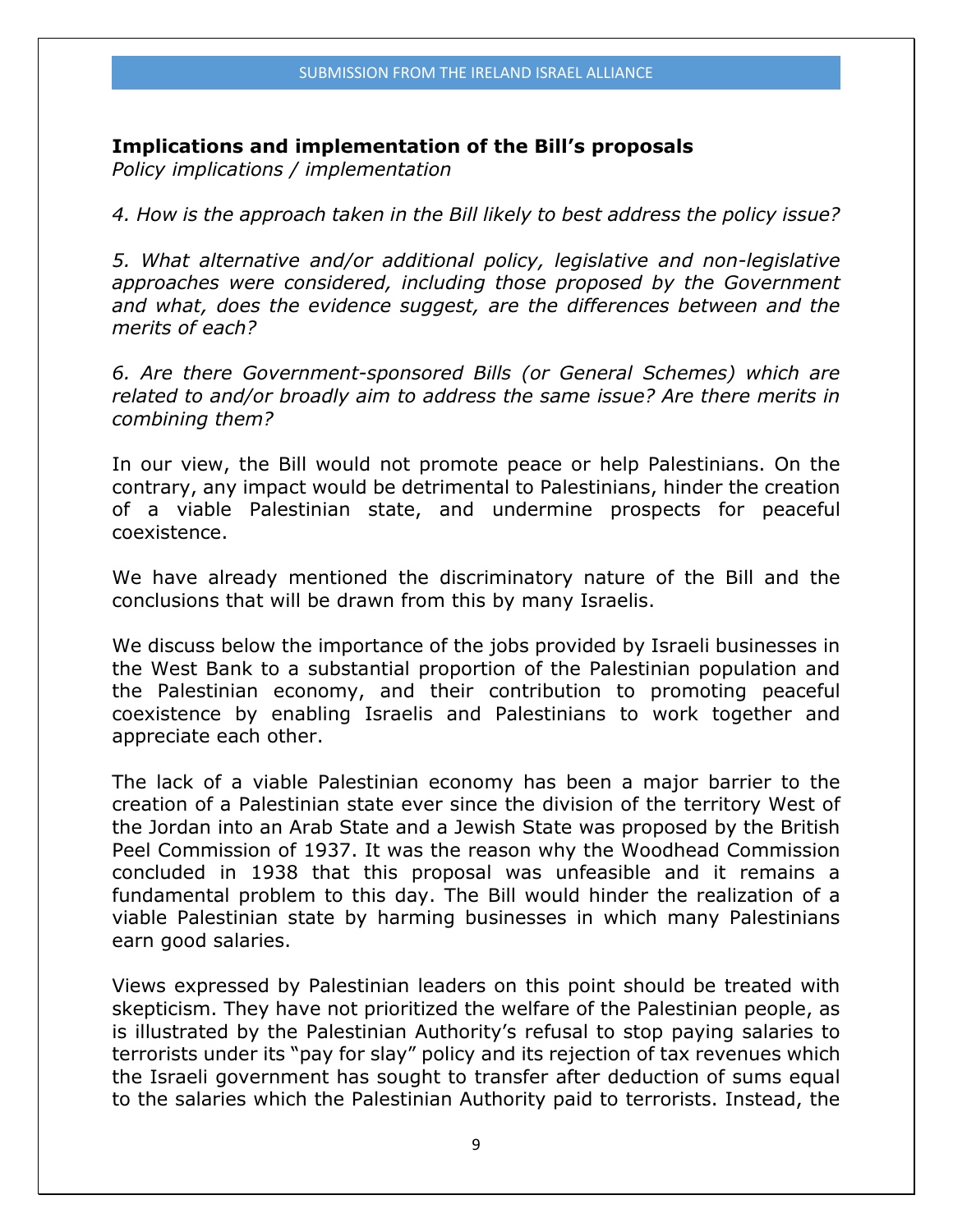Palestinian Authority has halved the salaries of many Palestinian civil servants and stopped referring Palestinian patients to Israeli hospitals – see the reports by Palestinian Media Watch:

[http://www.palwatch.org/main.aspx?fi=157&doc\\_id=27533](http://www.palwatch.org/main.aspx?fi=157&doc_id=27533) (Annex 11)

[http://www.palwatch.org/main.aspx?fi=157&doc\\_id=27582](http://www.palwatch.org/main.aspx?fi=157&doc_id=27582) (Annex 12)

Palestinian leaders do not need to care about the welfare of the Palestinian people. They do not face elections and they do not share in the cuts. For example, senior Palestinian leader Jibril Rajoub is being treated in an Israeli hospital, despite the ending of referrals for ordinary Palestinians:

[http://www.palwatch.org/main.aspx?fi=157&doc\\_id=27682](http://www.palwatch.org/main.aspx?fi=157&doc_id=27682) (Annex 13)

On the contrary, Palestinian leaders benefit from the dependency of Palestinians on massive external aid which provides opportunities for the diversion of funds into their pockets.

We believe that the Irish government is doing what it can to promote peace and to help Palestinians and Israelis. The fact that Ireland has limited ability to help to resolve the longstanding conflict is not a good reason for taking a step that would be positively detrimental.

*7. What are the specific policy implications of each proposal contained within the Bill (environmental / economic / social / legal)?* 

*Has an impact assessment (environmental/ economic /social / legal) been published5 (by Government or a third party) in respect of each proposal contained within the Bill?6* 

*8. Could the Bill, as drafted, have unintended policy consequences, if enacted?* 

We believe that the Bill would have damaging consequences for many Palestinians and the prospects for peace in the Middle East, if enacted.

It is also liable to discourage international companies from locating or maintaining operations in Ireland, due to their exposure to liabilities and sanctions under US laws if they have to comply with the Bill, with adverse consequences for jobs and public revenues.

As at 5 May 2019, 32,210 Palestinians work in industrial zones in Israeli administered parts of the West Bank (Area C), according to information provided to us by Israeli government officials. The goods and services which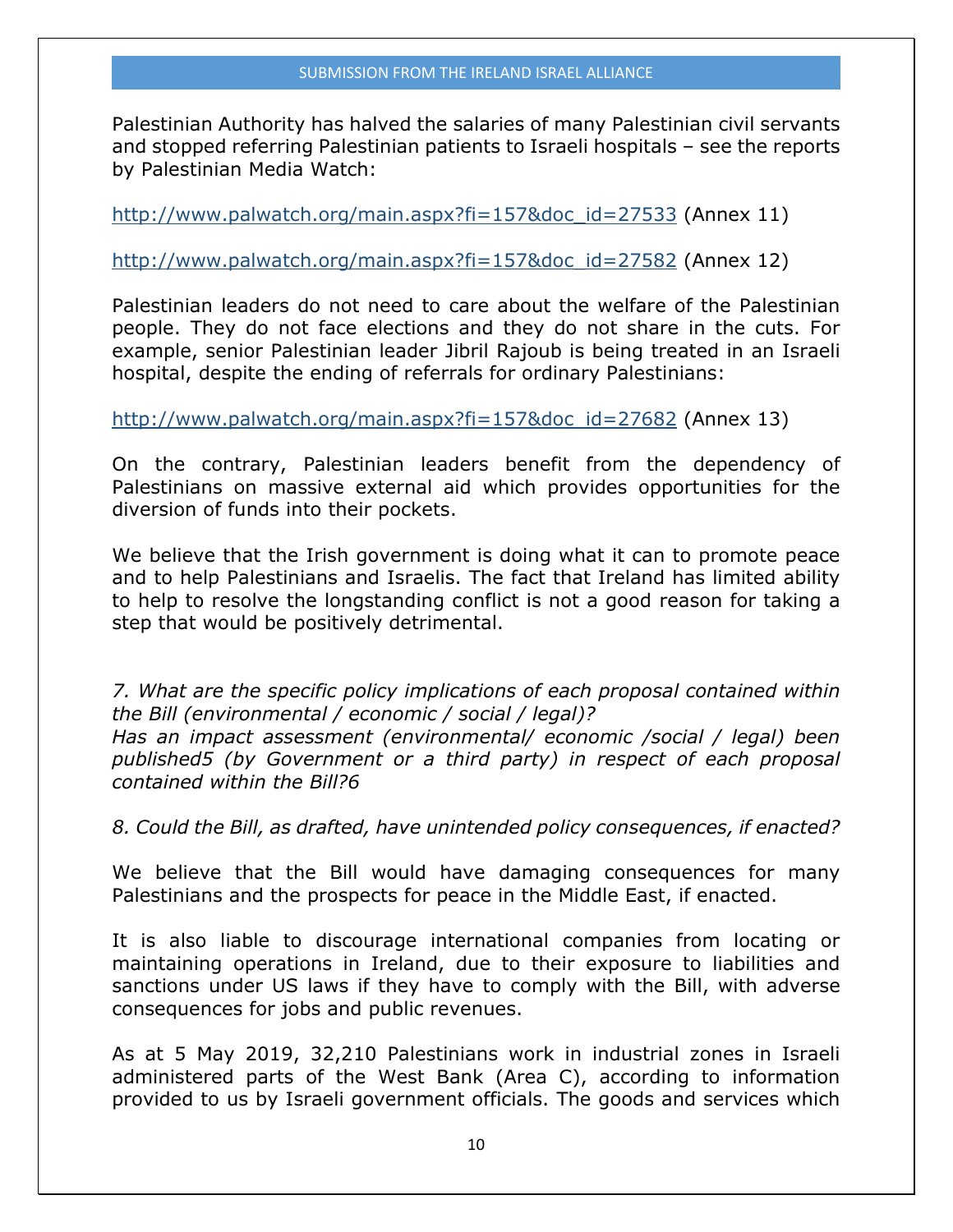they produce are also partly produced by Israelis working with them in the West Bank, and would therefore be treated as illegal under the Bill.

The figure of 32,210 Palestinian employees does not include Palestinians who work in Israeli settlements in the West Bank outside of industrial zones, nor Palestinians who work in Israeli businesses in East Jerusalem.

In the Barkan industrial zone in the Northern West Bank (Samaria) alone, there are 164 factories employing about 7,200 workers of whom about 4,000 are Palestinians. Please watch this short video "Islands of Peace" <https://www.youtube.com/watch?v=PwJ9JX95u5Q&feature=youtu.be> in which Palestinians and Israelis speak about working together peacefully and productively in the Barkan Industrial Zone. Jackie Goodall, Founder and Director of the Ireland Israel Alliance has visited this industrial zone and witnessed this for herself.

Palestinians employed by Palestinian businesses or organisations earn an average of 2,000 Israeli Shekels per month, without pension, social welfare or employee rights. By contrast, Palestinians employed by Israeli businesses earn a minimum wage of 5,400 Israeli Shekels per month and are protected by Israeli labour laws, providing for social welfare benefits, a maximum 8 hour day, convalescence pay, pension and paid leave on both Muslim and Jewish holidays.

The average salary of Palestinians working in Israeli industrial zones in the West Bank is more than three times the average salary in the Palestinian Authority. These salaries enable these workers to provide for extended families; it is reasonable to estimate that each of these workers provides for 10 dependents on average. Thus the jobs in Israeli industrial zones are likely to provide directly the livelihood of over 300,000 Palestinians even without taking into account their indirect contributions to the livelihoods of other Palestinians providing goods or services to these workers, and their families.

Many qualified Palestinians hold management positions in Israeli businesses and earn salaries commensurate their position.

Palestinians employed in Israeli businesses pay income tax to the Palestinian Authority. About a third of the Palestinian Authority's budget is based on the income from Palestinians who work in Israeli businesses or organisations, although this does include those working in Israel within the "Green Line".

The employment of Palestinians in Israeli businesses in the West Bank also promotes peace and reconciliation through the good relations created between Israelis and Palestinians working together.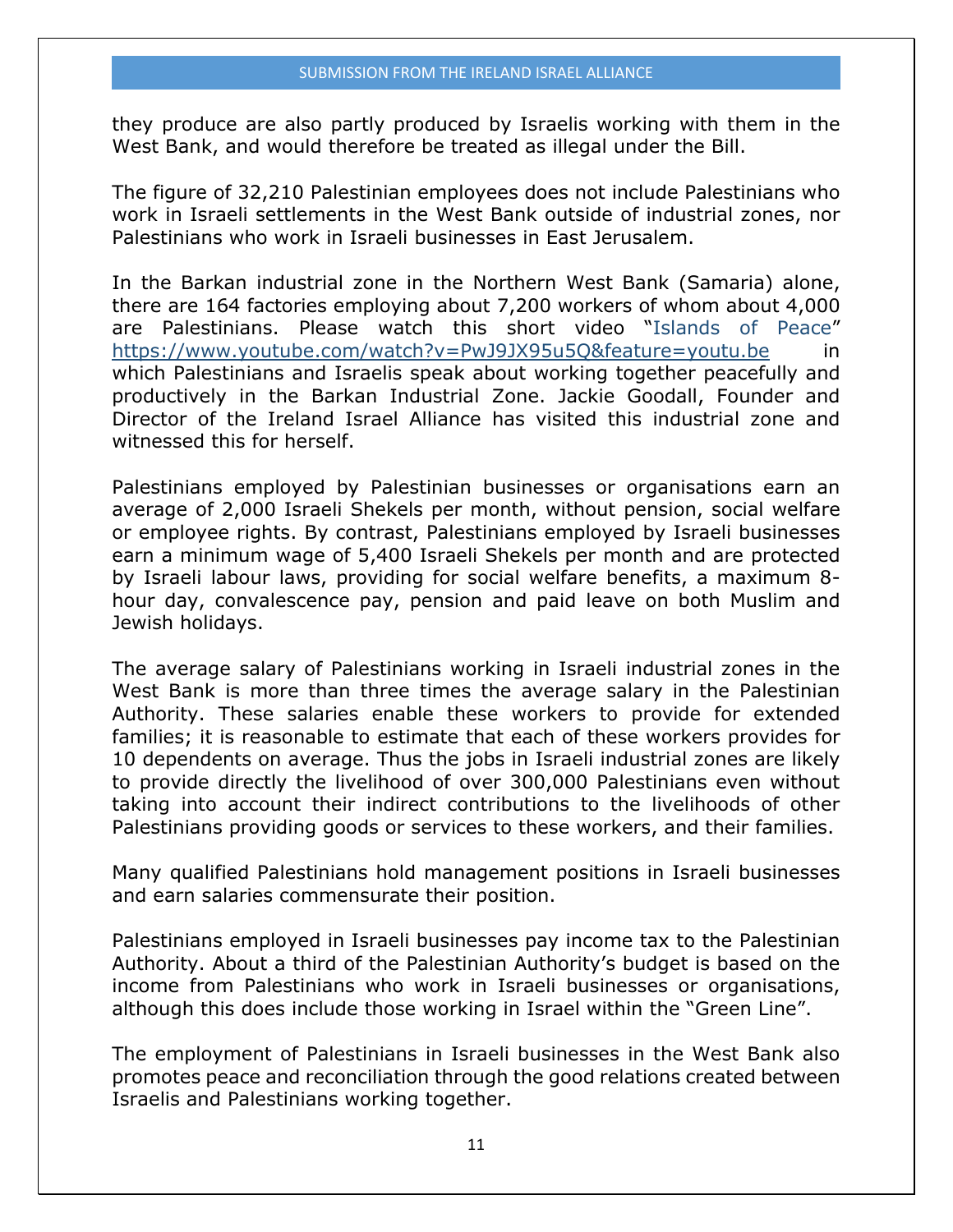We refer to the book *"Defeating Denormalization – Shared Palestinian and Israeli Perspectives on a New Path to Peace"* published by the Jerusalem Center for Public Affairs at

http://jcpa.org/pdf/Defeating Denormalization Final 22 january.pdf (Annex 14).

The chapters can also be accessed individually at <http://jcpa.org/defeating-denormalization/>

We invite members of the Committee to read the whole book. We quote below the Executive Summary which summarizes the content of its chapters in turn:

### **The Palestinian Authority's Policy of Denormalization**

*Khaled Abu Toameh* 

- The current Palestinian political economy, influenced far too greatly by the BDS and anti-normalization campaigns, amounts to a corrupt, unsustainable, terror supporting regime that is disinterested in the economic well-being of its own people and the development of a new state.
- Denormalization's first objective is to intimidate and threaten Palestinians and Israelis who seek peace and a "two states for two peoples" solution. Denormalization's second objective is to delegitimize and isolate Israel in the international community. In this regard, denormalization parallels Hamas and other terror groups that are working to destroy any chance of peace between Israel and the Palestinians.
- Under the pretext of refusing to bolster Israel's "occupation economy," the Palestinian leadership has publicly declined to cooperate on joint projects with the Israeli government or the Israeli private sector that would benefit both economies and both peoples.

### **The Effects of BDS and Denormalization on West Bank Industrial Zones**

#### *Col. (res.) Dr. Danny Tirza*

- What will be the impact of an economic boycott of the products of the West Bank settlements and the Israeli industrial zones? Already in 2010, the PA announced a boycott of the settlement products, aimed at preventing their use in the Palestinian market. Except for the huge housing project in Rawabi, which is making use of engineers, planners, advisers, raw materials, and professionals from Israel, but not from the settlements, the boycott has been a failure.
- Clearly, the direct outcome of the Palestinian boycott of settlement products and industrial zones will be a mortal blow to Palestinian employment, which will also damage cycles of consumption and commerce. The PA offers no productive alternative to such employment, and the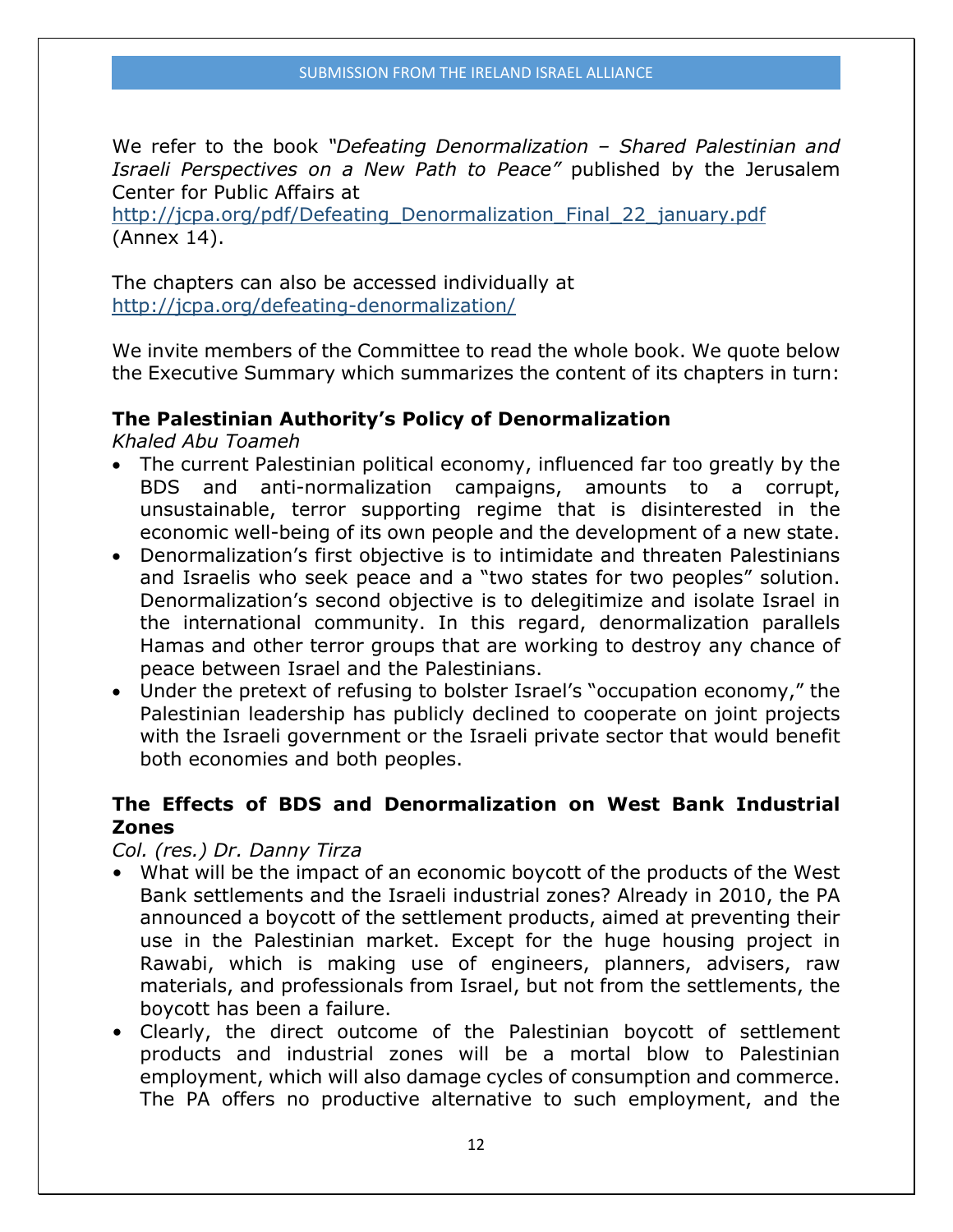decreased standard of living will lead to violence and the strengthening of the radical Muslim elements that seek to destroy Israel and undermine Palestinian governance.

• Various models and initiatives to establish Palestinian industrial zones have failed to take hold, despite years of investment and interest from donors across globe, including Japan, Turkey, and European countries.

#### **The Desire for Defined Status in Multicultural Jerusalem**

*Prof. Ali Qleibo* 

- Fifty years after the annexation of Jerusalem, the innumerable employment opportunities provided by the Israeli system have fostered a de facto upgraded standard of living. Despite appeals by some Jordanians and Palestinians to boycott the Israelis (the concept of sumud), the integration of greater Jerusalem Arab residents into the Israeli sector has continued unabated.
- Former cave-dwelling Bedouin shepherds and peasants living in penury, have now moved from the kerosene-lamp-lit caves with outhouses, to comfortable villas and spacious apartments with full amenities including air-conditioning and at least two cars per household. As white and blue collar workers, they are beneficiaries of the flourishing Israeli labor market.
- However, despite advantageous economic conditions, Jerusalem's Arab residents are still in an untenable political situation. Since the signing of the 1995 Oslo II Agreement, Arab Jerusalemites have been stateless. They cannot claim sovereign status in either Jordan or the Palestinian Authority.

#### **SodaStream as a Model of "Economic Peace"**

*Daniel Birnbaum* 

- SodaStream chose to employ Palestinians and Israelis at the Mishor Adumim facility in the West Bank out of business necessity, not ideological conviction. Some of my colleagues were skeptical about employing Israelis and Palestinians side by side, especially so shortly after the bloody Second Intifada that ended in 2004. However, we discovered peace "by accident," just as Alexander Fleming discovered penicillin by accident.
- On the factory floor, I witnessed far more than simply "experiments" or "exercises" in coexistence and tolerance, but actual peaceful and harmonious relations between Israeli and Palestinian employees. Israelis worked under Palestinian managers and vice versa; Palestinians and Israeli SodaStream employees were exposed to one another five days a week, at least eight hours a day. As a result, interpersonal ties were also formed between SodaStream employees outside of the workplace.
- SodaStream employees in the Mishor Adumim factory became family. Our employees also represented broad diversity: Israelis, Palestinians, Bedouins, Sunni Muslims, Christians, Jews from the former Soviet Union, Ethiopian, Ashkenazi, Sephardi, and Mizrahi Jews, and Darfuri refugees.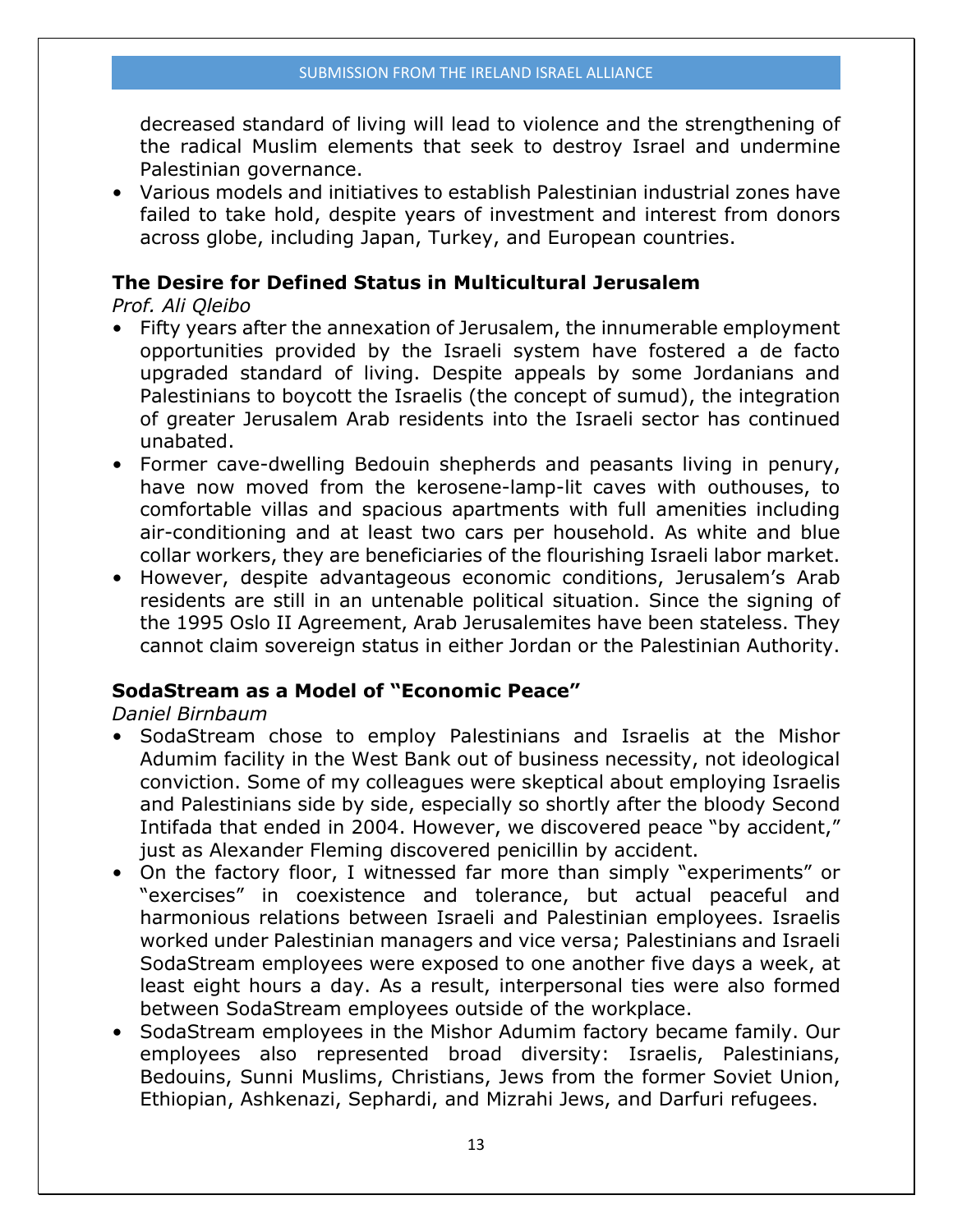**Palestinian-Israeli Normalization in the Workplace: A Manager's View**  *Nabil Basherat* 

- Simply put, the global BDS movement has caused damage to the Palestinian public. The BDS movement has threatened my job security and livelihood. It damaged the livelihoods of hundreds of SodaStream factory workers, who were laid off as SodaStream left its Mishor Adumim factory in the West Bank.
- Even though the BDS movement portrayed SodaStream's Palestinian workers as "slaves" who were abused by management, this is not the case. SodaStream's Palestinian workers are very satisfied. I understand that the PLO, the PA, and the Fatah Party have long opposed Palestinians and Israelis working together.
- However, we also need to ensure that our own leadership and the international community know what moderate Palestinians want. It is important that they do not fall under the influence of pro-BDS extremists and instead listen to the average Palestinian worker. They have to understand that if they continue labeling Israeli products and boycotting Israel, they are hurting Palestinian workers and not the Israeli government or military.

### **Palestinian-Israeli Equality and Normalization: The Case of Rami Levy Supermarkets**

*Rami Levy* 

- Employment at Rami Levy is in high demand among Palestinians for various reasons. In the Palestinian Authority-controlled parts of the West Bank, a Palestinian manager or teacher earns on average 2,000 shekels (570 U.S. dollars) a month, well below the Israeli minimum wage.
- Palestinian businesses regulated by the PA are not required to provide employees with social benefits such as pension-fund contributions. Palestinian business owners are also not required to pay property, excise, or sales taxes. Nor are businesses required to reimburse employees' transportation costs or to provide compensation or insurance for workrelated injuries. At Rami Levy, however, a full-time Palestinian employee earns 4,000 to 7,000 Israeli shekels a month (1,142 to 2,000 U.S. dollars) plus full medical and social benefits as guaranteed by Israeli law. Palestinian managers earn more.
- The denormalization extremists have attempted to delegitimize our efforts at harmonious coexistence between Palestinian and Israeli employees. BDS and denormalization activists have also portrayed us as a source of tension and conflict. Rami Levy stores in the West Bank uphold the model of goodneighborly relations and peaceful normalization as envisioned and specified in the Oslo Accords.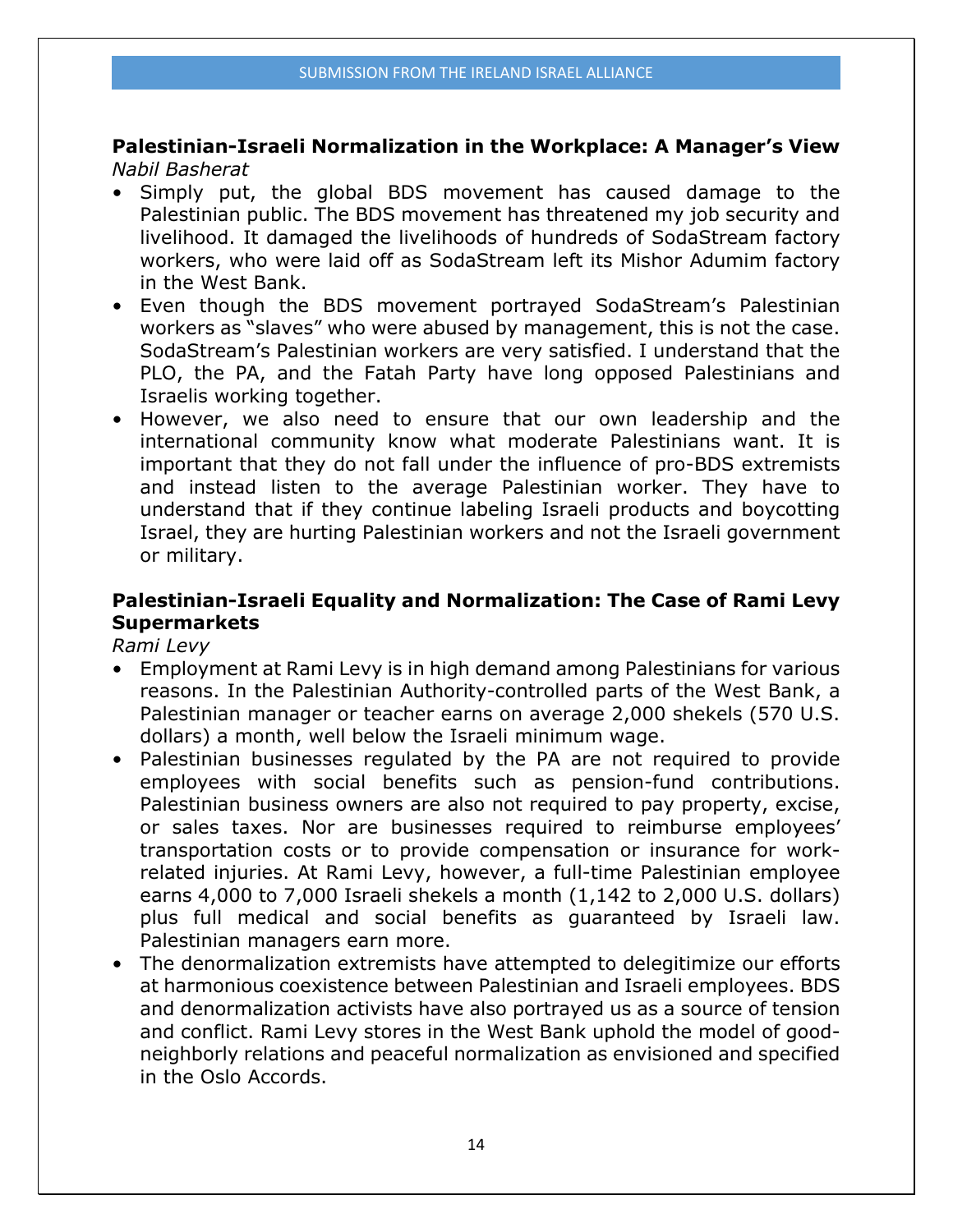• We are one of the few businesses that promote close cooperation between Israeli and Palestinian employees. In addition to being a model for economic growth and job creation in the region, Rami Levy stores also provide an important example of peaceful coexistence and cooperation in an otherwise chaotic and violent Middle East.

## **A Palestinian Woman's Perspective on Working for an Israeli Company**

*Nadia Aloush* 

- I want people from all over the world to read and to understand the real Palestinian story. Palestinians simply want to support our families, and live a life of dignity and well-being in our neighborhoods and in good relations with Israelis. It is important to me that people should know that there is also coexistence in workplaces between people and that we fear that sanctions and international pressure could harm these ties and cause us great damage.
- At the end of 1997, an Israeli law was passed that determined that Palestinians working in Israeli factories or in the Civil Administration would receive worker's protections according to Israeli law. Under this law, Israeli and Palestinian Rami Levy employees are truly equal. Along with our regular salary, the Israelis also give us health and social insurance. Rami Levy also grants a yearly bonus.
- Most Palestinian Authority employees do not receive a salary slip, and there is nothing like social rights, a pension, or an education fund. I receive at least 4,000 shekels a month. In the PA, perhaps a famous doctor will receive 3,000 shekels a month, without insurance or rights.

## **EU-PA Cooperation and Risks to the Palestinian Future**

*Pinhas Inbari* 

- Although the European Union repeatedly emphasizes its opposition to the Boycott, Divestment, and Sanctions (BDS) movement, its policy of labeling products manufactured in territories east of the 1949 Armistice Lines has reinforced the Palestinian BDS strategy to assault Israel, isolate it, and cause its economic collapse.
- However, the EU claims that its product-labeling policy which seeks to differentiate between Israel within the pre-1967 lines, which Europe recognizes, and the territories located to the east of those lines, which Europe does not recognize as belonging to Israel – is only intended to pressure Israel to withdraw to the 1967 lines, thus enabling the creation of a Palestinian state.
- The EU labeling policy actually undermines the West Bank industrial zones that provide excellent employment to some 35,000 Palestinians. These zones come under the jurisdiction of Israeli local authorities but have no connection to "settlements." Business and commercial enterprises in these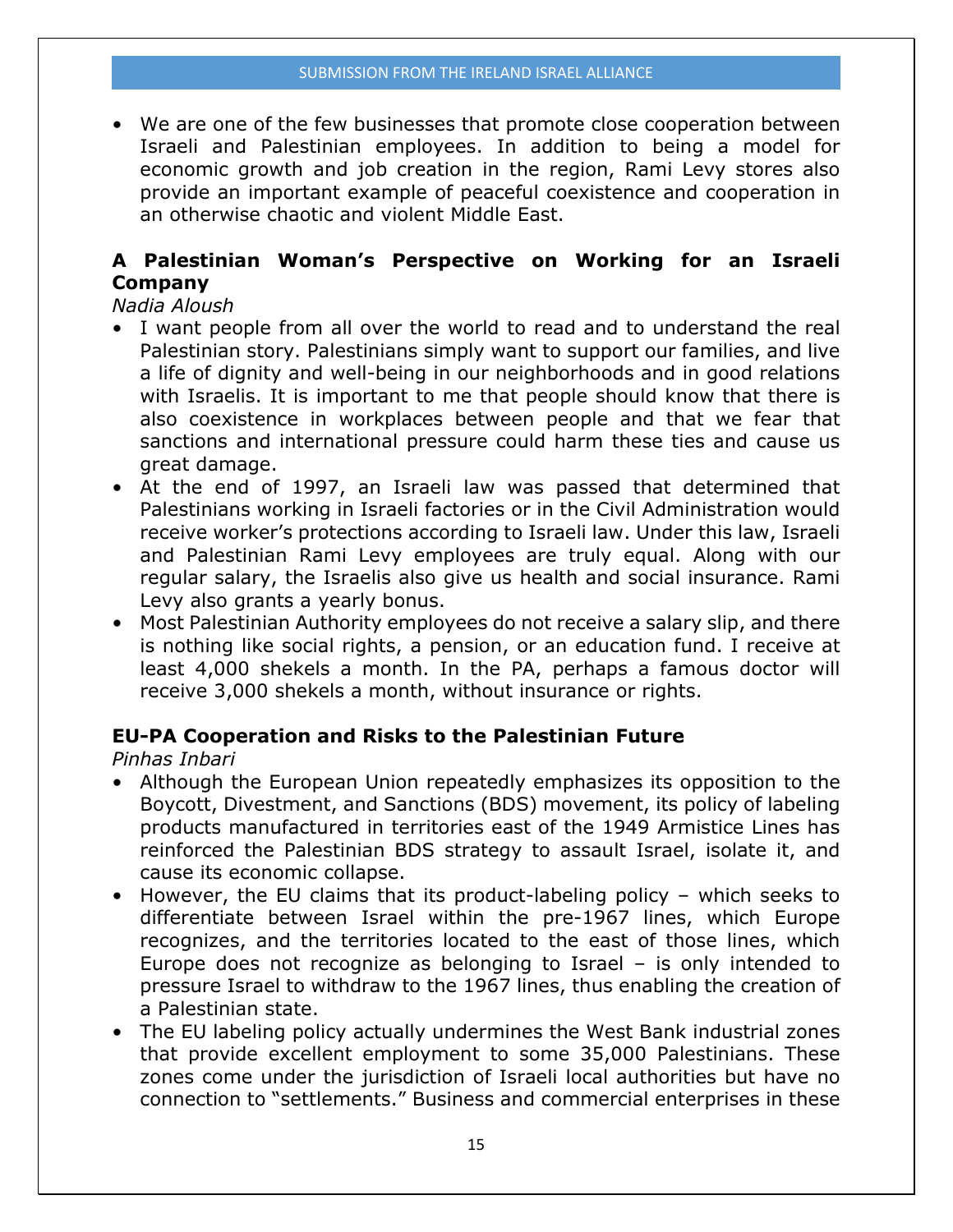15 zones provide employment for Palestinian workers who cannot find alternative work in the PA-controlled territories.

• Europe, for its part, in cooperating with only the highest levels of the PA leadership, has willfully ignored the voices of thousands of Palestinian workers who welcome Israeli commercial enterprises in the West Bank and depend on West Bank industrial zones to support their families.

## **Wasatia: The Straight Path from Denormalization to Reconciliation**

*Prof. Mohammed S. Dajani Daoudi* 

- Wasatia strives to foster a culture of religious, social, and political moderation and reconciliation to help lay the groundwork for Palestinian and Israeli children to grow up in peace, security, prosperity, and harmony.
- In March 2014, I took 27 students to Poland for an educational experience about the Holocaust. We also brought 30 Israeli students to the Dheisheh refugee camp in Bethlehem for an educational experience about the Nakba, the Palestinian "catastrophe" stemming from the 1948 war.
- My initiative was portrayed as Zionist propaganda, and I was labeled as a "collaborator" and "traitor," two highly emotional terms in Palestinian lexicon. Nine political student organizations on campus issued a public statement against me titled "Normalization = Treason." Students demonstrated against me on campus and delivered a letter to my secretary threatening to kill me if I returned to teach at the university. The social networks buzzed against me. My car was torched. The only possession of mine to survive the torching was my personal copy of the Koran.
- I opted to exercise my freedom to dissent from the collective narrative and stand by the ideals of truth, righteousness, justice, compassion, and freedom; I took the risk by making that choice to alienate myself from the society in which I was born and bred. In wanting to break this taboo, I was aspiring to leave the door wide open for social change, reconciliation, democracy, and peace.

If those calling for a boycott succeed in closing Israeli businesses in the West Bank, the first to be hurt will be Palestinians, who will be forced to join the ranks of the tens of thousands of unemployed residents of the Palestinian Authority. They will not receive unemployment benefit from the Palestinian Authority, thus significantly aggravating their economic situation. The much decreased standard of living is likely to promote violence and the strengthening of radical elements that seek to prevent any progress toward peace.

Perhaps the best known example of a supposed triumph for the antinormalisation and allied Boycott, Divestments and Sanctions (BDS) movement against Israel is that of SodaStream, an Israeli-based manufacturing company that operated its main plant in the Mishor Adumin industrial zone in the West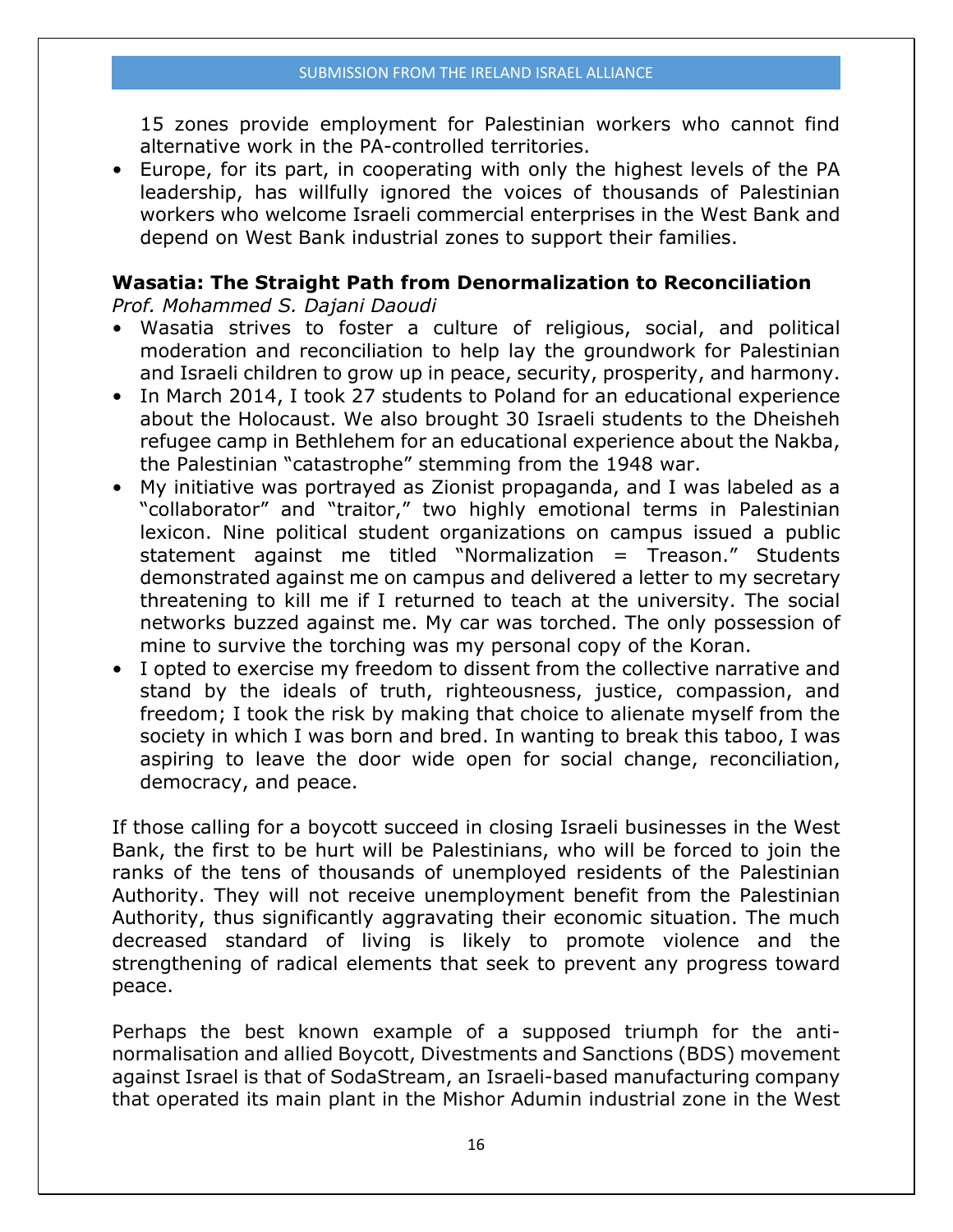Bank. Targeted for years by the BDS movement, it eventually relocated from the West Bank to Israel's Negev. Approximately 500 Palestinians lost their jobs.

Ali Jaffar, a shift manager from a West Bank village said: *"All the people who wanted to close [SodaStream's West Bank factory] are mistaken. They didn't take into consideration the families."*

Nabil Basherat, a department head with the same company said: *"The BDS movement threatens my job security and my livelihood. They undercut the livelihood of hundreds of SodaStream employees, who were fired when the company closed its [West Bank] factory."*

[https://aijac.org.au/fresh-air/campus-fiasco-highlights-the-disastrous](https://aijac.org.au/fresh-air/campus-fiasco-highlights-the-disastrous-consequences-of-palestinian-anti-normalisation-activism/)[consequences-of-palestinian-anti-normalisation-activism/](https://aijac.org.au/fresh-air/campus-fiasco-highlights-the-disastrous-consequences-of-palestinian-anti-normalisation-activism/) (Annex 15)

#### *Cost evaluation*

*12. Will there be enforcement or compliance costs?* 

*13. What are the likely financial costs of implementing the proposals in the Bill, and what is the likely overall fiscal impact on the exchequer?* 

*14. Have cost-benefit analyses (CBA) been provided / published (by Government or a third party) in respect of each proposal contained within the Bill? Will benefits /costs impact on some groups / stakeholders more than others?* 

If the Bill is enacted, costs would have to be incurred to enforce it, unless it is immediately held to be illegal and invalid.

As mentioned below, we have no reason to doubt the advice given to the government by the Attorney-General that the Bill is contrary to EU law. If so, the State will be exposed to claims for substantial damages and potentially fines. The government will also incur legal costs in addressing these claims.

We also believe that there will be adverse fiscal impacts resulting from international companies relocating operations away from Ireland due to exposure to liabilities and sanctions under US laws if they comply with the Bill, with consequent losses of tax revenues.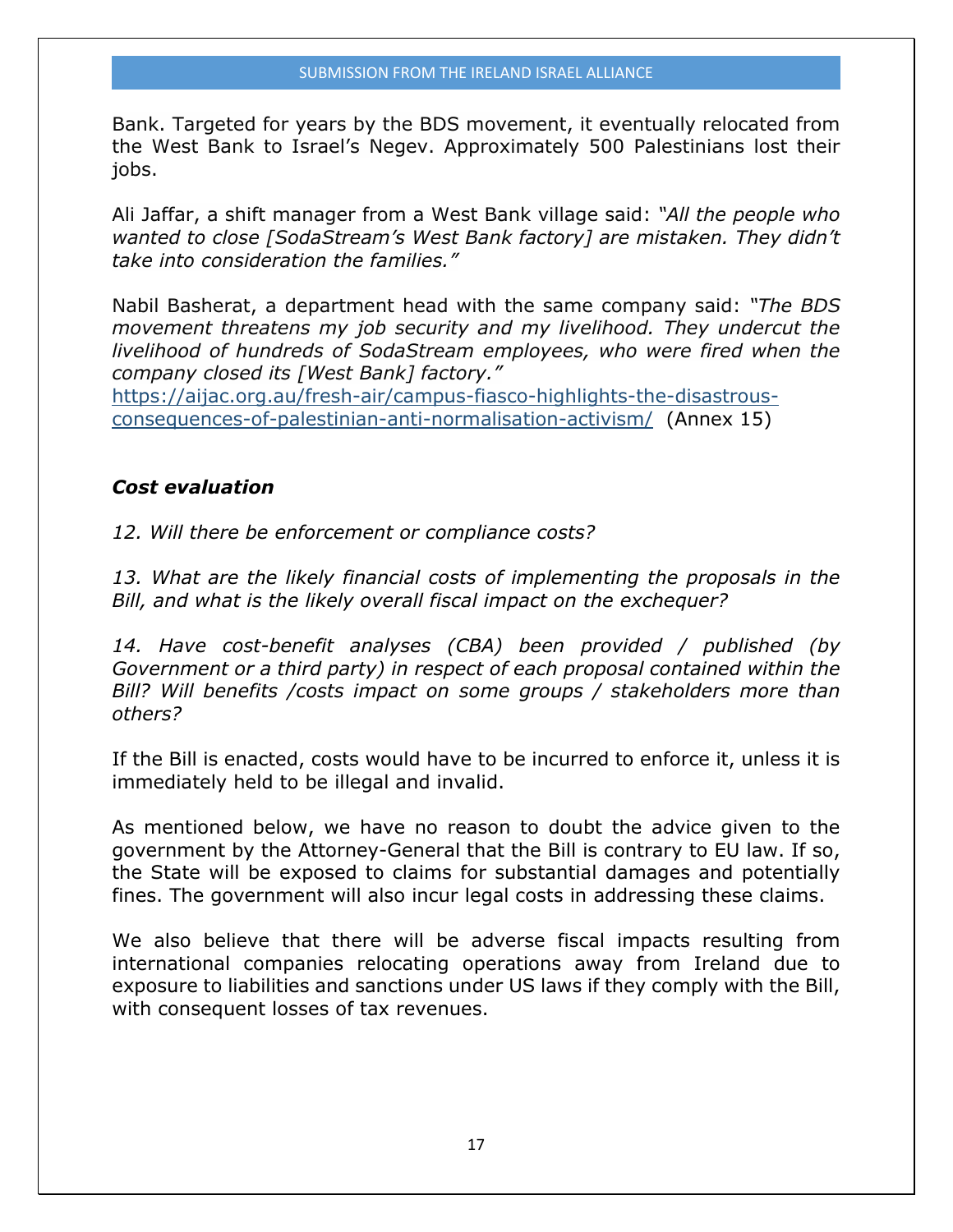## Part B: Legal Analysis

*15. Is the draft PMB compatible with the Constitution (including the 'principles and policies' test)?* 

As mentioned above, we consider that the Bill would penalise Christian pilgrims to the Holy City of Jerusalem contrary to Article 44(2) of the Constitution.

*16. Is the draft PMB compatible with EU legislation and human rights legislation (ECHR)?* 

We have no reason to doubt the advice given to the government by the Attorney-General that the Bill is contrary to EU law. It appears to conflict witih the EU's exclusive competence over the common commercial policy and with the requirement for free movement of goods, services and persons in the EU's internal market. It would also conflict with the currently proposed Brexit Agreement if that is adopted.

The EU Commission's answer to written question no. [P-000081/2019](http://www.europarl.europa.eu/doceo/document/P-8-2019-000081_EN.html) by Patrick Le Hyaric MEP indicates that it takes the view that the common commercial policy is the EU's exclusive competence and is based on uniform principles, and that EU member states have to comply with these uniform principles

[http://www.europarl.europa.eu/doceo/document/P-8-2019-000081-](http://www.europarl.europa.eu/doceo/document/P-8-2019-000081-ASW_EN.html) [ASW\\_EN.html](http://www.europarl.europa.eu/doceo/document/P-8-2019-000081-ASW_EN.html)

We are aware that supporters of the Bill have circulated opinions suggesting that the Bill complies with EU law. However, it appears to us that the authors of these opinions have wrongly assumed or have been misinformed that goods and services are generally produced by Israeli settlements in the West Bank. As mentioned above, nearly all goods and services produced in areas of the West Bank under Israeli control are produced by separate businesses, in many cases employing Palestinians alongside Israelis.

We also believe that the Bill would contravene Article 9 of the European Convention on Human Rights.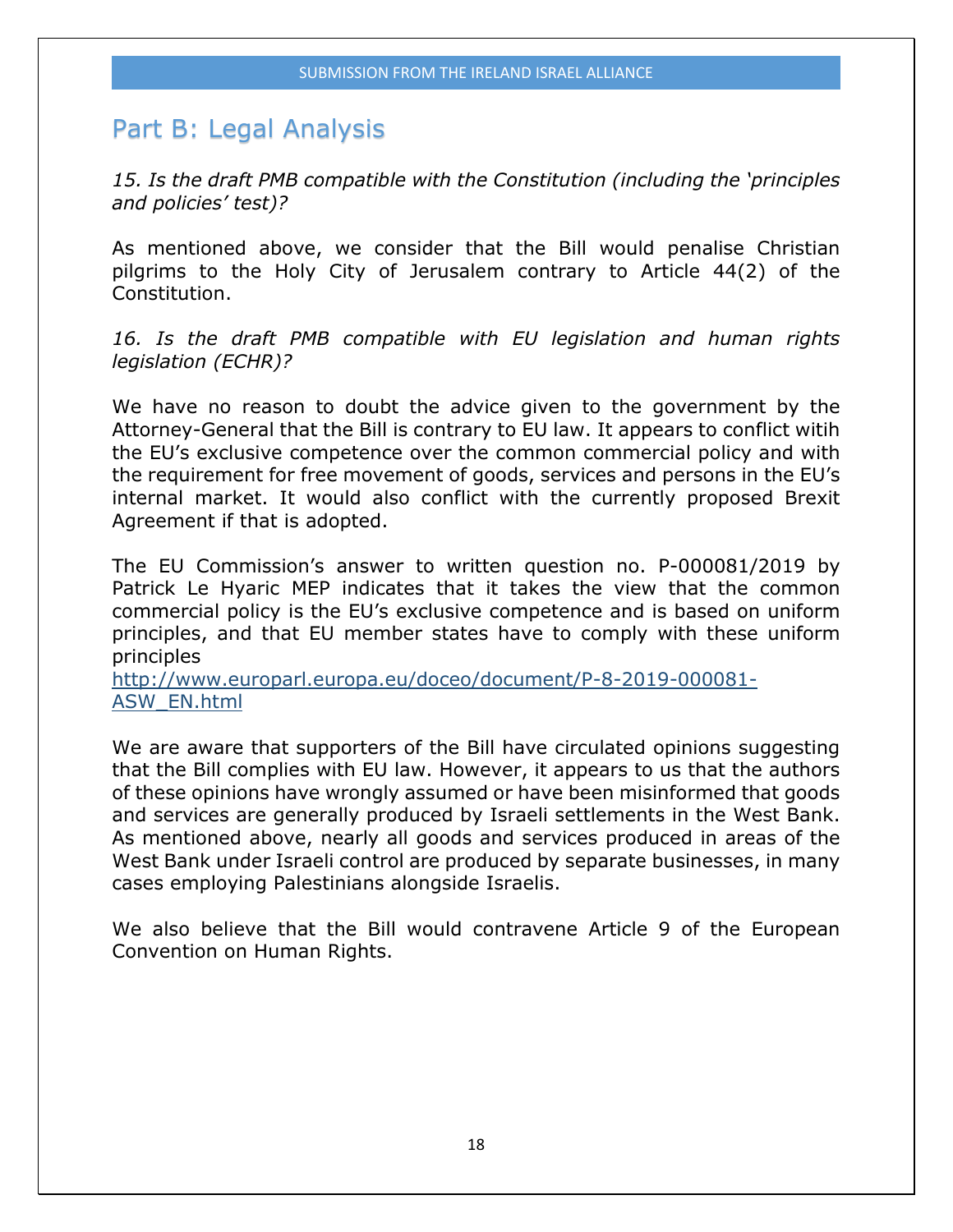# Appendix

## **Annex 1**

"Economic Dealings with Occupied Territories" 53 Columbia Journal of Transnational Law 584

file:///C:/Users/User/OneDrive/Documents/Oireachtas%20Submission%20fo lder/Economic%20Dealings%20with%20Occupied%20Territories.pdf

## **Annex 2**

Who Else Profits? Report 1

[https://euiha41fnsb2lyeld3vkc37i-wpengine.netdna-ssl.com/wp](https://euiha41fnsb2lyeld3vkc37i-wpengine.netdna-ssl.com/wp-content/uploads/2017/06/WhoElseProfits_most-final-19.6.pdf)[content/uploads/2017/06/WhoElseProfits\\_most-final-19.6.pdf](https://euiha41fnsb2lyeld3vkc37i-wpengine.netdna-ssl.com/wp-content/uploads/2017/06/WhoElseProfits_most-final-19.6.pdf) 

## **Annex 3**

Who Else Profits? Report 2

[https://euiha41fnsb2lyeld3vkc37i-wpengine.netdna-ssl.com/wp](https://euiha41fnsb2lyeld3vkc37i-wpengine.netdna-ssl.com/wp-content/uploads/2018/11/WhoElseProfits-e-version.pdf)[content/uploads/2018/11/WhoElseProfits-e-version.pdf](https://euiha41fnsb2lyeld3vkc37i-wpengine.netdna-ssl.com/wp-content/uploads/2018/11/WhoElseProfits-e-version.pdf)

## **Annex 4**

Kohelet Policy Forum Memorandum

file:///C:/Users/User/AppData/Local/Packages/Microsoft.Office.Desktop\_8we kyb3d8bbwe/AC/INetCache/Content.Outlook/FG6OHS4S/2019.5.21%20- %20%20Ireland%20-%20Who%20Else%20-%20V12049.pdf

## **Annex 5**

Interpretative Notice on indication of origin of goods from the territories occupied by Israel since June 1967.

[https://eeas.europa.eu/sites/eeas/files/20151111\\_interpretative\\_notice\\_indi](https://eeas.europa.eu/sites/eeas/files/20151111_interpretative_notice_indication_of_origin_en.pdf) [cation\\_of\\_origin\\_en.pdf](https://eeas.europa.eu/sites/eeas/files/20151111_interpretative_notice_indication_of_origin_en.pdf)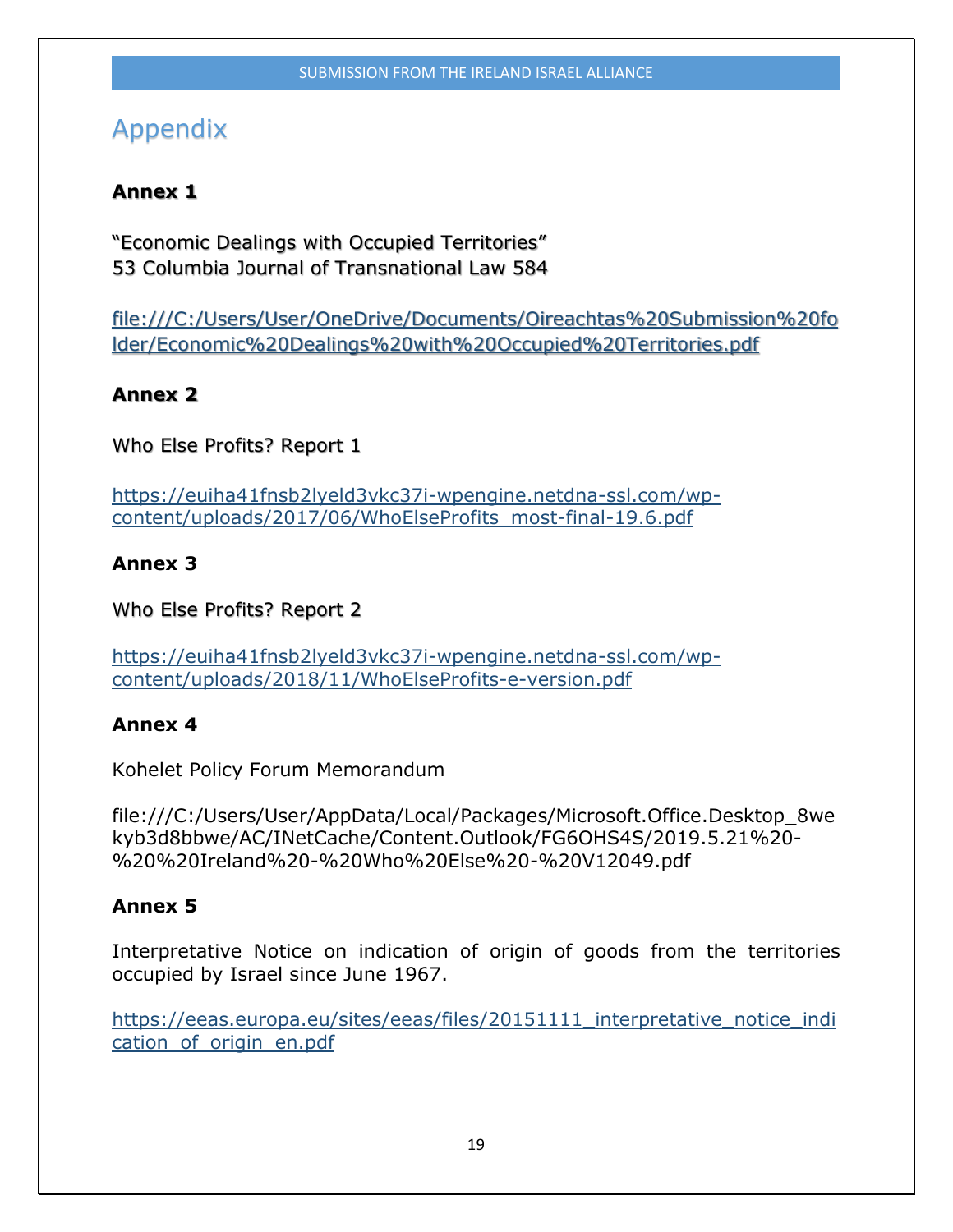#### **Annex 6**

Memorandum prepared by The Lawfare Project of New York summarizing serious liabilities and sanction for participating in boycotts of Israeli busineses including Israeli businesses operating in Jerusalem and the West Bank.

"THIS DOCUMENT IS INTENDED TO ALERT READERS TO SOME OF THE POTENTIAL DISCRIMINATION LAWS CONCERNING BOYCOTTS; HOWEVER, THIS DOCUMENT IS NOT INTENDED TO PROVIDE LEGAL ADVICE AND IS-NOT TO BE RELIED UPON FOR THE READER'S OWN LEGAL DECISIONS. READERS MAY PROVIDE THIS DOCUMENT TO THEIR LEGAL COUNSEL AND REQUEST THEIR OWN LEGAL COUNSEL'S INDEPENDENT GUIDANCE."

Laws in Various Domestic and International Jurisdictions Deplore and Attach Liability for Discriminatory Commercial Conduct Related to the Boycott of, or Divestment From, the State of Israel

[https://d.docs.live.net/62b33cf3230e4f35/Lawfare%20Project%20BDS%20](https://d.docs.live.net/62b33cf3230e4f35/Lawfare%20Project%20BDS%20Memo-A%20Final(3)%5b11831%5d.docx) [Memo-A%20Final\(3\)%5b11831%5d.docx](https://d.docs.live.net/62b33cf3230e4f35/Lawfare%20Project%20BDS%20Memo-A%20Final(3)%5b11831%5d.docx)

#### **Annex 7a**

As have been demonstrated by the Airbnb case, when Airbnb announced the withdrawal of its service for properties in Israeli settlements in the West Bank

• The State of Florida adopted sanctions against the company

[https://www.jns.org/florida-takes-action-against-airbnb-amid-its-boycott-of](https://www.jns.org/florida-takes-action-against-airbnb-amid-its-boycott-of-west-bank-properties/)[west-bank-properties/](https://www.jns.org/florida-takes-action-against-airbnb-amid-its-boycott-of-west-bank-properties/) 

#### **Annex 7b**

• the States of Illinois and Texas initiated the procedures for implementing sanctions

[https://www.jpost.com/BDS-THREAT/Illinois-board-finds-Airbnb-in-breach](https://www.jpost.com/BDS-THREAT/Illinois-board-finds-Airbnb-in-breach-of-state-law-over-settlements-move-574325)[of-state-law-over-settlements-move-574325](https://www.jpost.com/BDS-THREAT/Illinois-board-finds-Airbnb-in-breach-of-state-law-over-settlements-move-574325)

#### **Annex 7c**

Illinois Board finds Airbnb in breach of State law over settlements move

<https://www.calcalistech.com/ctech/articles/0,7340,L-3757543,00.html>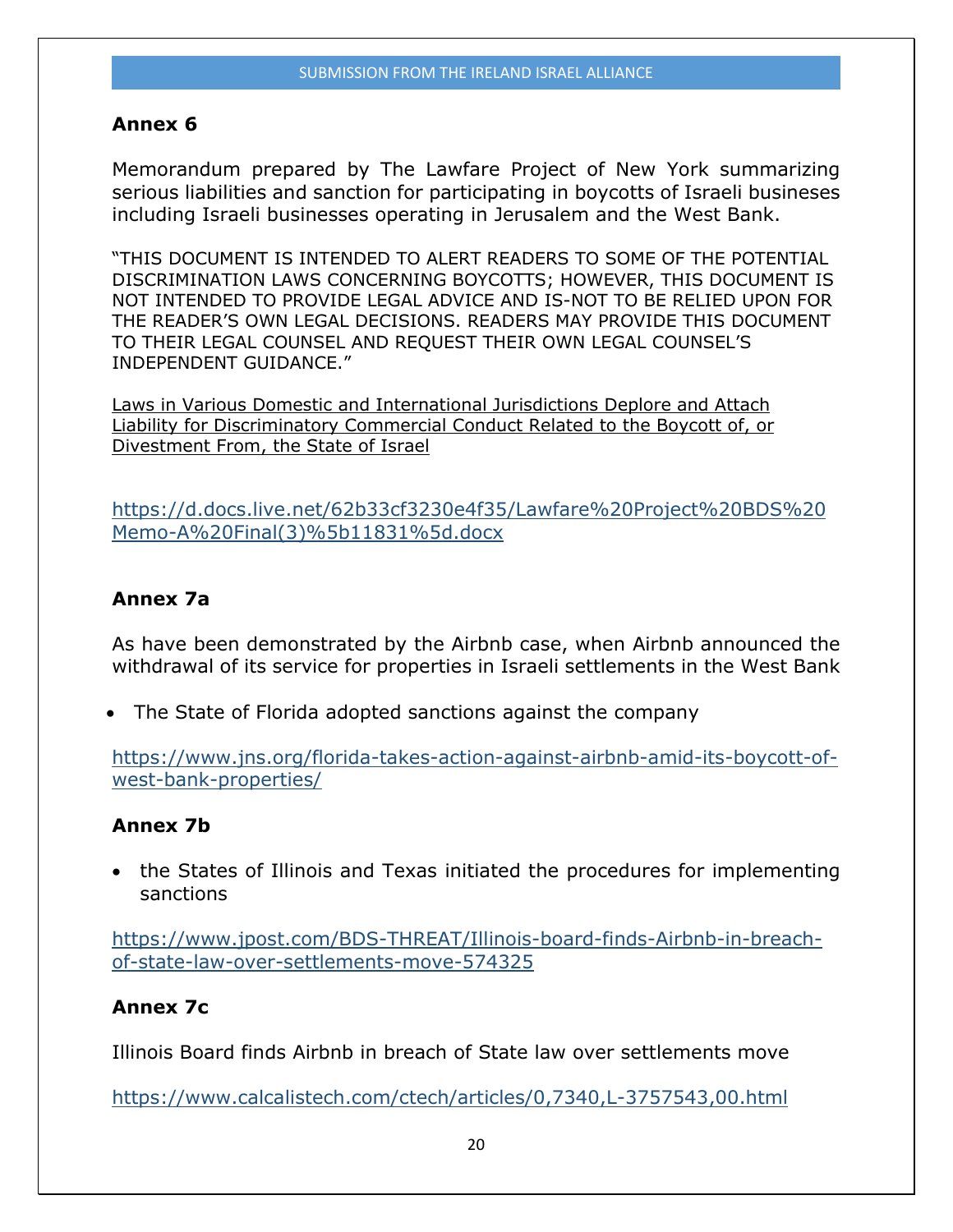## **Annex 7d**

Israeli-Americans sue Airbnb in Delaware and cite religious discrimination

[https://www.jpost.com/Arab-Israeli-Conflict/12-Israeli-Americans-sue-](https://www.jpost.com/Arab-Israeli-Conflict/12-Israeli-Americans-sue-Airbnb-in-Delaware-cite-religious-discrimination-573094)[Airbnb-in-Delaware-cite-religious-discrimination-573094](https://www.jpost.com/Arab-Israeli-Conflict/12-Israeli-Americans-sue-Airbnb-in-Delaware-cite-religious-discrimination-573094)

## **Annex 7e**

Airbnb faces Civil Rights suit in US over West Bank Settlement Boycott

[https://www.jpost.com/Arab-Israeli-Conflict/Airbnb-faces-civil-rights-suit-in-](https://www.jpost.com/Arab-Israeli-Conflict/Airbnb-faces-civil-rights-suit-in-US-over-West-Bank-settlement-boycott-578575?utm_source=newsletter&utm_campaign=21-2-2018&utm_content=airbnb-faces-civil-rights-suit-in-us-over-west-bank-settlement-boycott-578575)[US-over-West-Bank-settlement-boycott-](https://www.jpost.com/Arab-Israeli-Conflict/Airbnb-faces-civil-rights-suit-in-US-over-West-Bank-settlement-boycott-578575?utm_source=newsletter&utm_campaign=21-2-2018&utm_content=airbnb-faces-civil-rights-suit-in-us-over-west-bank-settlement-boycott-578575)[578575?utm\\_source=newsletter&utm\\_campaign=21-2-](https://www.jpost.com/Arab-Israeli-Conflict/Airbnb-faces-civil-rights-suit-in-US-over-West-Bank-settlement-boycott-578575?utm_source=newsletter&utm_campaign=21-2-2018&utm_content=airbnb-faces-civil-rights-suit-in-us-over-west-bank-settlement-boycott-578575) [2018&utm\\_content=airbnb-faces-civil-rights-suit-in-us-over-west-bank](https://www.jpost.com/Arab-Israeli-Conflict/Airbnb-faces-civil-rights-suit-in-US-over-West-Bank-settlement-boycott-578575?utm_source=newsletter&utm_campaign=21-2-2018&utm_content=airbnb-faces-civil-rights-suit-in-us-over-west-bank-settlement-boycott-578575)[settlement-boycott-578575](https://www.jpost.com/Arab-Israeli-Conflict/Airbnb-faces-civil-rights-suit-in-US-over-West-Bank-settlement-boycott-578575?utm_source=newsletter&utm_campaign=21-2-2018&utm_content=airbnb-faces-civil-rights-suit-in-us-over-west-bank-settlement-boycott-578575)

## **Annex 7f**

Israeli sues Airbnb over West Bank settlements listing ban

[https://www.usnews.com/news/business/articles/2018-11-22/israeli-sues](https://www.usnews.com/news/business/articles/2018-11-22/israeli-sues-airbnb-over-west-bank-settlement-listing-ban)[airbnb-over-west-bank-settlement-listing-ban\)](https://www.usnews.com/news/business/articles/2018-11-22/israeli-sues-airbnb-over-west-bank-settlement-listing-ban)

## **Annex 7g**

The litigation in Delaware was settled on the basis that Airbnb would resume its services to these properties:

<https://www.bbc.co.uk/news/world-middle-east-47881163>

## **Annex 8**

**Bipartisan Congressional Trade Priorities and Accountability Act of 2015 s.102(b)920)**

file:///C:/Users/User/Documents/Oireachtas%20Submission/PLAW-114publ26.pdf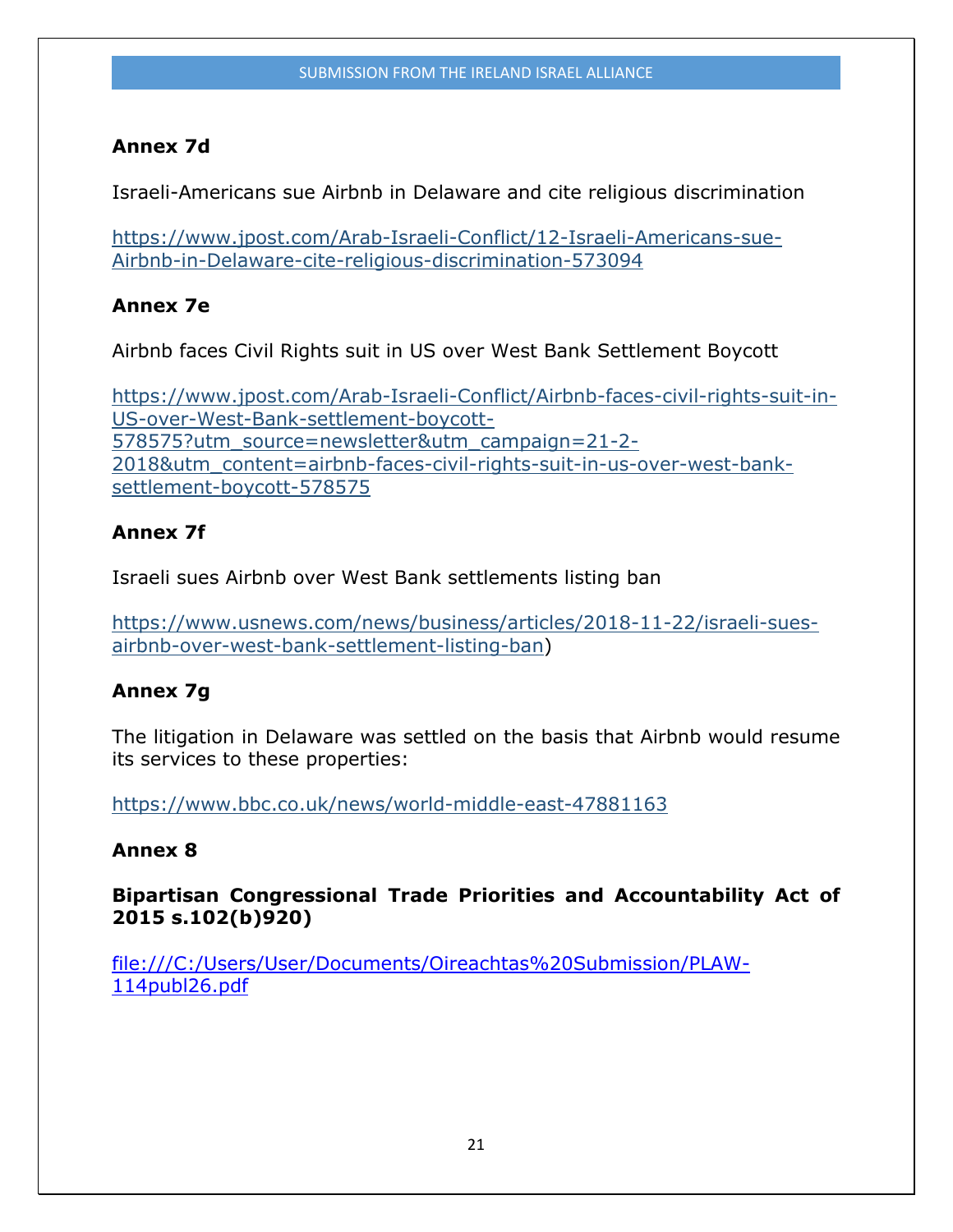### **Annex 9**

Richardson v Director of Public Prosecutions [2014] UKSC 8 at S17

file:///C:/Users/User/Documents/Oireachtas%20Submission/uksc-2012- 0198-judgment.pdf

## **Annex 10**

AFPS and OLP v Alstom and Veolia (case 11/05331, 22 March 2013)

https://www.france-palestine.org/IMG/pdf/decision de la cour d appel.pdf

### **Annex 11**

Palestinian Media Watch: Report 1

[http://www.palwatch.org/main.aspx?fi=157&doc\\_id=27533](http://www.palwatch.org/main.aspx?fi=157&doc_id=27533)

### **Annex 12**

Palestinian Media Watch: Report 2

[http://www.palwatch.org/main.aspx?fi=157&doc\\_id=27582](http://www.palwatch.org/main.aspx?fi=157&doc_id=27582)

#### **Annex 13**

Palestinian Media Watch: Report 3

[http://www.palwatch.org/main.aspx?fi=157&doc\\_id=27682](http://www.palwatch.org/main.aspx?fi=157&doc_id=27682)

#### **Annex 14**

*"Defeating Denormalization – Shared Palestinian and Israeli Perspectives on a New Path to Peace"* published by the Jerusalem Center for Public Affairs at [http://jcpa.org/pdf/Defeating\\_Denormalization\\_Final\\_22\\_january.pdf](http://jcpa.org/pdf/Defeating_Denormalization_Final_22_january.pdf) (Annex 14).

The chapters can also be accessed individually at <http://jcpa.org/defeating-denormalization/>